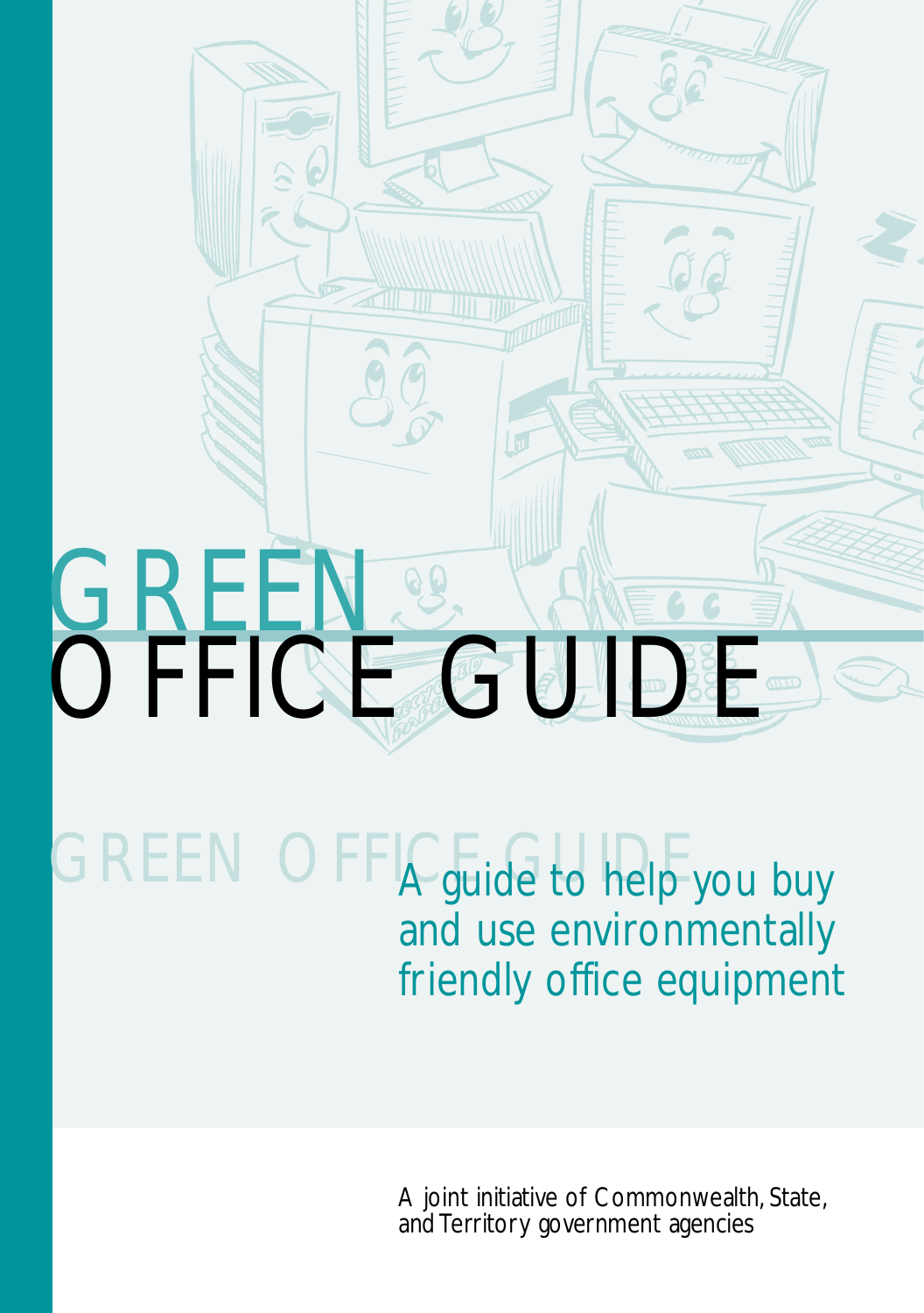The *Green Office Guide* was funded by the Australian and New Zealand Minerals and Energy Council (ANZMEC) and produced by the National Appliance and Equipment Energy Efficiency Committee (NAEEEC). These following Commonwealth State and Territory government agencies are NAEEEC members:

> Australian Greenhouse Office (Commonwealth of Australia) Ministry of Energy and Utilities (NSW) Sustainable Energy Development Authority (NSW) Sustainable Energy Authority Victoria Office of Chief Electrical Inspector Department of Mines and Energy (QLD) Office of Sustainable Energy Office of Energy (WA) Office of Energy Policy (SA) Office of Energy Planning and Conservation (TAS) Department of Urban Services (ACT) Department of Industries and Business (NT) Energy Efficiency and Conservation Authority (NZ)

Written by Sustainable Solutions Pty Ltd Edited by Margaret Metz Illustrated by Bob Shields Design and layout by Spiral Design Project managed by Sustainable Energy Authority Victoria

While every care has been taken in the compilation of this guide to the selection of office equipment, NAEEEC takes no responsibility in respect to any information or advice contained in the guide. Information that will enable the publishers to correct or update subsequent editions will be welcomed.

Note: A greenhouse coefficient 1 kg  $CO<sub>2</sub>$  per kWh and an energy tariff of 15 cents per kWh have generally been used throughout this guide. Different coefficients and tariffs may apply to your circumstances. However, the methods shown can be used with applicable greenhouse factors and tariffs throughout Australia.

ISBN 0-7311-5281-6

© Commonwealth of Australia 2001

Printed on Recycled Paper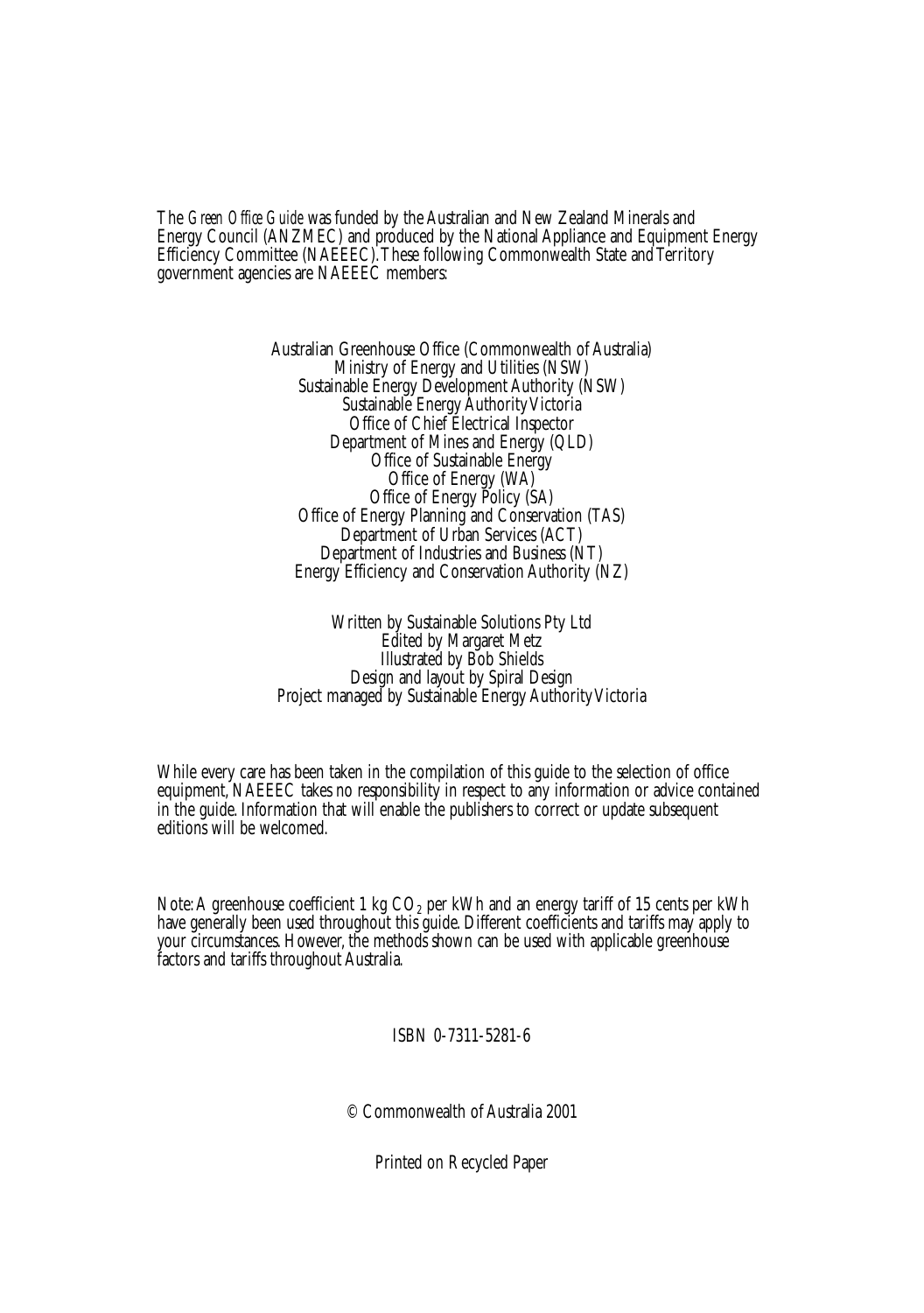## **Contents**

- Introduction
- Why go green?
- Myths and realities
- Energy Star office equipment
- Green Power
- Training your staff to use green office equipment
- General principles for buying green office equipment
- Guidelines for buying and using green office equipment
- 10 Desktop computers and monitors
- Photocopiers
- Printers
- Fax machines
- Scanners
- Multifunction devices (MFDs)
- 18 Bonus savings from air-conditioning
- Case studies
- Further information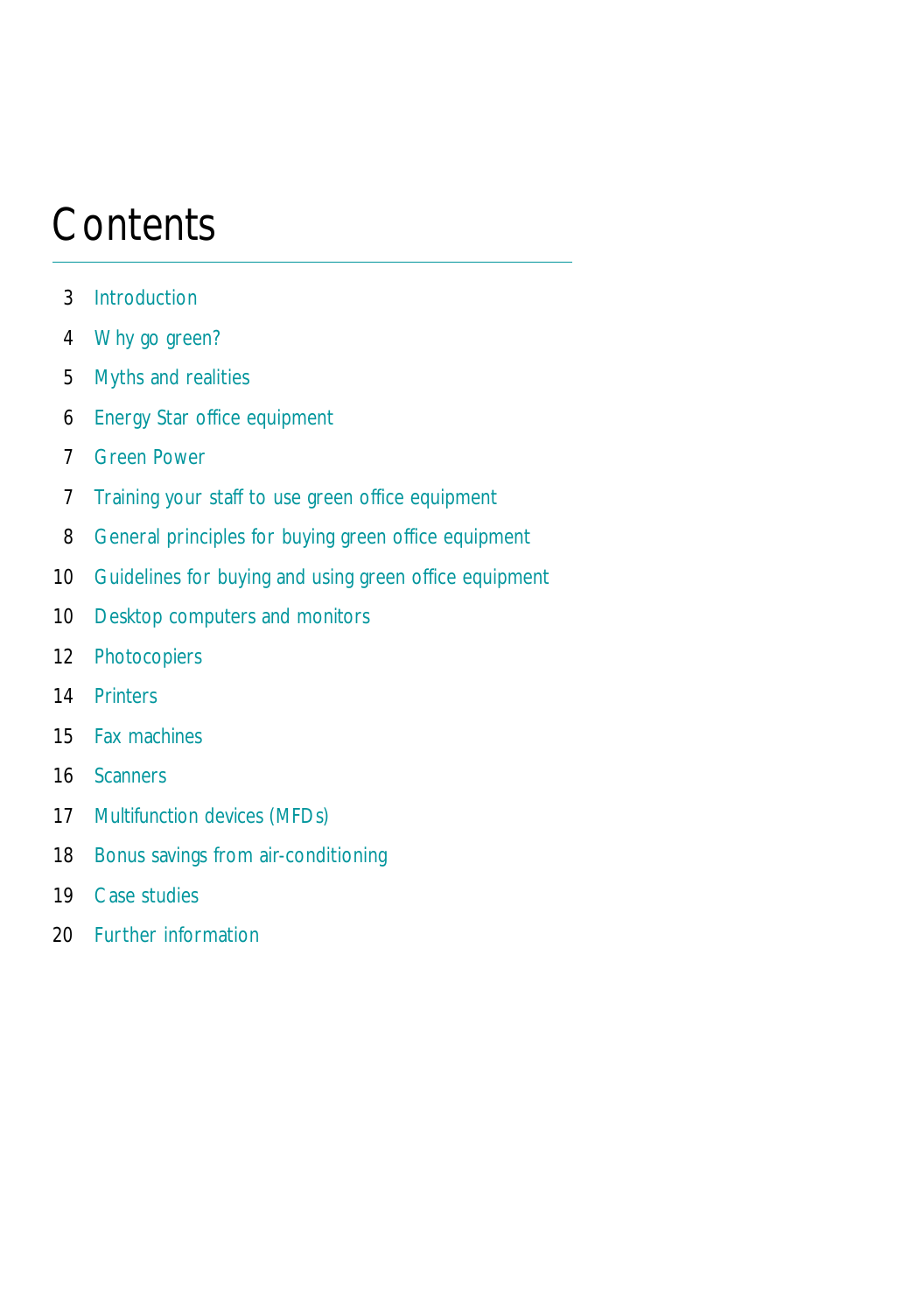### Introduction

You can reduce energy, save money and help the environment by buying and using 'green" of<u>fice</u> equipment.



Many people don't realise that operating office equipment can cost much more than the equipment costs them in the first place. For example, a photocopier that costs you \$4,000 to buy, that is left on continuously for seven years over its two-million copies life, may consume \$1,500 of electricity, \$24,000 of paper and \$15,000 of toner.The greenhouse gas emissions from supplying energy from power stations and manufacturing and disposing of the paper you use could exceed 80 tonnes of carbon dioxide, which is equivalent to more than the total greenhouse gas emissions of a typical Australian home over that seven-year period.

Increasingly, leading edge organisations are considering operating costs as well as environmental impacts when they buy their office equipment. For example, they understand that if you buy an energy-efficient photocopier designed to work well with recycled paper and refilled toner cartridges, copy double-sided whenever you can, set up an effective paper recycling system, and set the photocopier to powersave when you're not using it, over its seven-year life you may:

- reduce the electricity you use by up to 80%
- save up to 80% on your electricity bill
- halve your paper and toner bills
- reduce greenhouse gas emissions from electricity, paper and toner by 75%
- leave 50 trees in the ground which would otherwise have been chopped down to make paper
- involve your staff in doing something for the environment
- increase productivity through improved staff morale
- enhance your company's profits.

Paper reduction and recycling schemes can reduce the costs and environmental impacts of paper use by 75–95%. To achieve such spectacular savings, effective staff training and feedback on performance are essential.

The *Green Office Guide* helps you buy environmentally friendly office equipment and use it to reduce your operating and environmental costs, including greenhouse gas emissions. This Guide has been produced as part of the National Appliance and Equipment Energy Efficiency Program supported by the Commonwealth, State and Territory governments.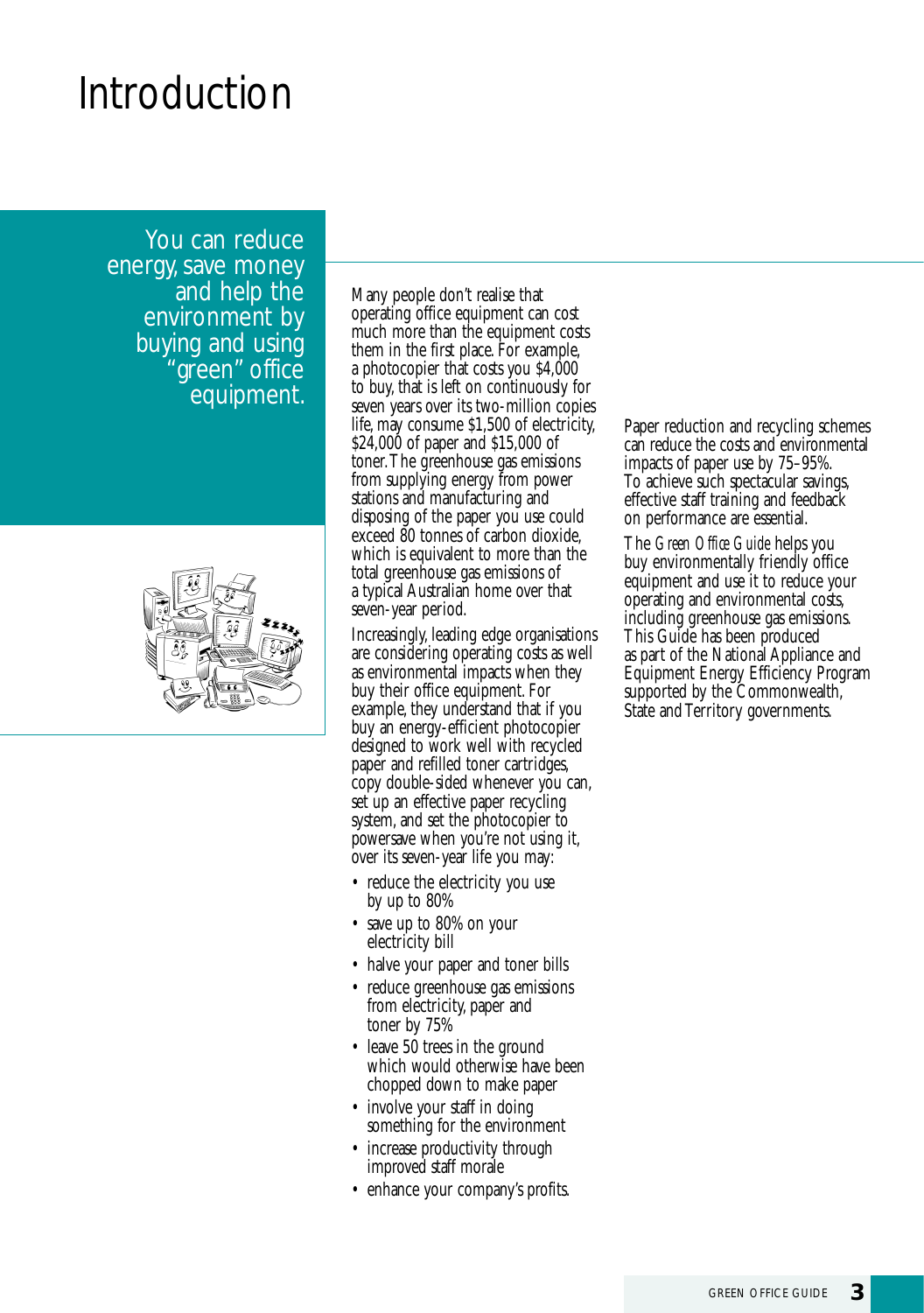# Why go green?

There are some very good reasons for making your office an energy-efficient, environmentally friendly place.

First, buying and using energy-efficient equipment saves you money. It can provide enormous savings in electricity use alone, saving you up to \$180 per 1,000 kilowatt-hours of energy and cutting up to 80% off your electricity bill. It can also cut 20–30% off your air-conditioning bill because you are reducing the amount of heat that your equipment generates and that needs to be cooled.

Paper costs can be almost halved simply by printing double-sided, and you can save \$100 on toner and \$30 on ink by refilling your printer and toner cartridges.You also save on waste disposal costs because the amount of waste you generate is reduced.

Second, the environmental benefits of using energy-efficient equipment are tremendous. By reducing the electricity you use you are reducing air and water pollution from power stations and saving a tonne of greenhouse gas for each 1,000 kilowatt-hour of electricity you save.

Refilling, reusing and recycling the materials you use reduces the amount of waste and pollution you generate. In addition, making equipment from recycled metals, plastics and other materials saves at least two kilograms of greenhouse gas per kilogram of product.

Using recycled paper saves trees. Every 100 reams of recycled office paper that is printed double-sided saves two trees, more than a tonne of greenhouse gas and almost a cubic metre of landfill space compared to 100 reams of paper that is not recycled or printed double-sided.



Third, making your office a "green" one will involve your staff in doing something for the environment. Knowing that their actions can really make a difference will enhance a natural motivation to act in an environmentally responsible way. Since motivated staff are productive staff, you can expect an increase in productivity. Since most office-based workplaces spend about 100 times as much on wages as they do on energy, small increases in staff productivity can have major impacts on profitability and your company's bottom line.

Making your office an energy-efficient, environmentally friendly place reduces air and water pollution, keeps more trees in the ground and involves your staff in doing something good for the environment.



**Figure 1** Money saved by reducing electricity consumption by 1000 kwh



#### **Notes**

- 1. Citipower, Tariff: General Purpose E, July 2000
- 2. Citipower, Tariff: Contract Demand Time of Use L, July 2000 (assuming summer peak demand of 4.5 megawatts, average peak load of 3 megawatts and off-peak load of 1 megawatt)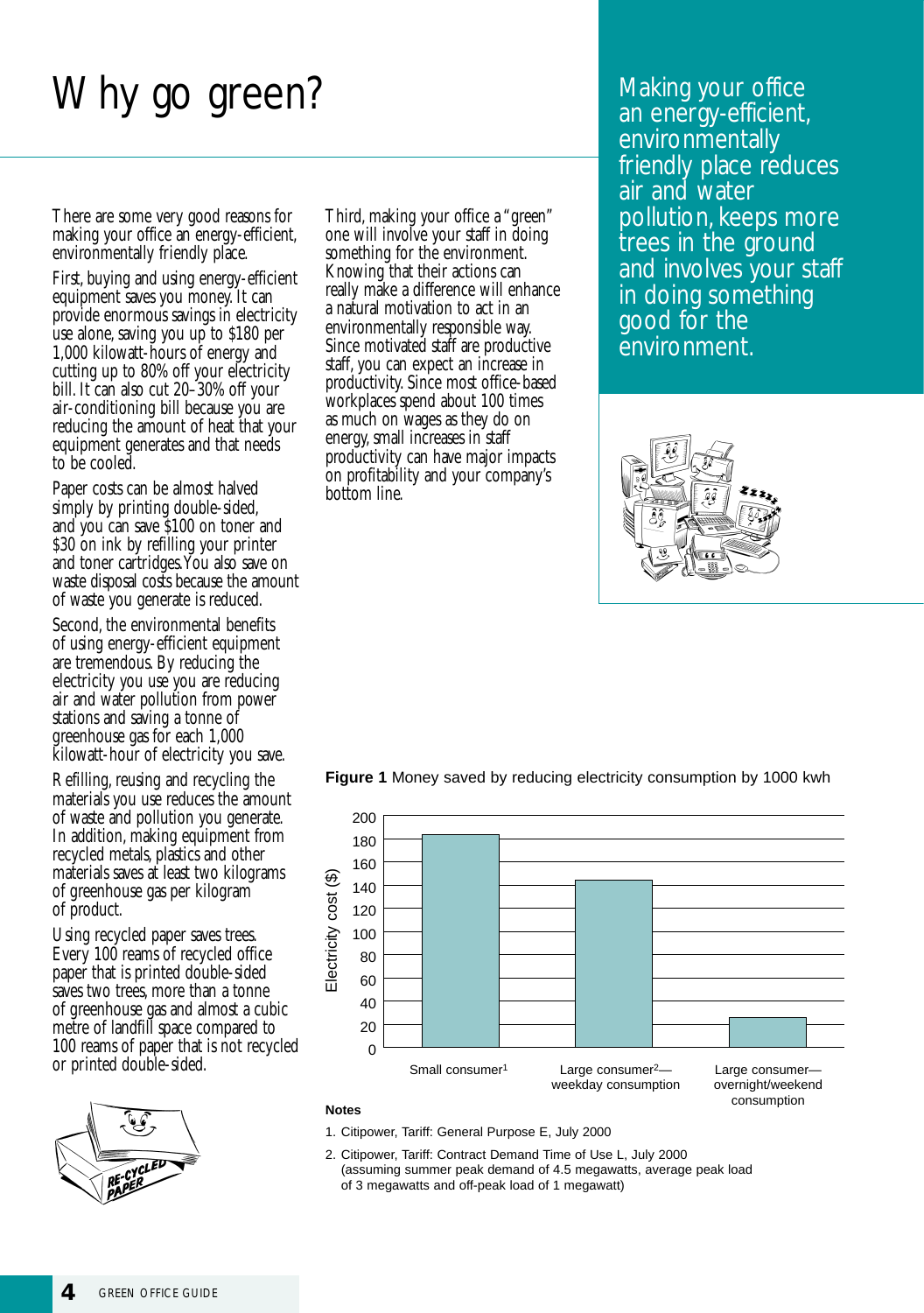# Myths and realities

People often use office equipment in what they believe is a cost-effective and environmentally friendly way when in fact what they are doing is exactly the opposite. Often they are acting on widely believed but wrong information, or they've had a bad experience with older models of equipment and don't realise that the problem doesn't apply to the newer models. Here are some of the more common polluting, dollar- and energy-wasting myths and the realities behind them.

**Myth** When equipment is turned on, or powers up from sleep or suspend modes, there is often a current surge. The energy consumed during this current surge is so large that leaving your equipment in normal operating mode wastes less energy than turning it off or using power management features.

**Reality** Start-up current surges are of very short duration and at most they consume a few seconds of average running time energy.Whenever your equipment is not being used for more than a few minutes it makes sense to turn it off or switch to a lower power setting.

**Myth** Screen savers save energy.

**Reality** Screen savers are energy wasters. Most computers use about twice as much energy lighting up the screen as they use for processing. Originally, screen savers were designed to stop screens being burnt by a constant image, but they aren't needed for modern screens. Not only can screen savers use as much energy as a full screen of work, but many require considerable processing energy as well. If you want to save energy you can set your screen saver to 'none' or 'blank screen.'

**Myth** Turning off computers crashes the hard drive.

**Reality** Switching off computers will have no significant effect on the useful lifetime of the hard disk. In the past larger hard drives were degraded by mechanical stress.Today some manufacturers specify a life of 40,000 power cycles for their hard drives. That is equivalent to 30 stop/start cycles for each working day over five years.

**Myth** Turning off or power managing computers and printers causes network problems.

**Reality** Major network software suppliers say that if networks have been properly set up there should be no problem with turning off or power managing computers and printers in the network. If you are installing or upgrading a network, you can save energy by making effective power management capacity a mandatory condition of the contract.While servers need to be left on, they don't need their screens on after hours to assist processing.

**Myth** The Windows NT operating system prevents you from using power management features.

**Reality** Windows 95 was the first Microsoft operating system to fully support power management. For machines running on many versions of Windows NT, power management can only be achieved by changing the settings in the BIOS (basic input/output system). However, Version 5 of Windows NT has extensive and more easily enabled power management features.

**Myth** Power managing equipment in winter means it will generate less heat in the office and the heating system will need to run longer.

**Reality** True, but it is far more efficient, cheaper and more environmentally sound to heat your building with a purpose-built heating system than have inefficiently operating office equipment leak heat into the workplace. In fact, most commercial office buildings use much more energy for cooling than for heating and power management of equipment can reduce the need for cooling considerably.

**Myth** Printing double-sided and/or using recycled paper causes photocopiers to jam and makes you use more paper.

**Reality** Many of us have had these experiences certainly, but they are quite avoidable in modern equipment. When buying new photocopiers and printers, ensure that manufacturers and suppliers are prepared to guarantee effective performance in these areas. Some copier manufacturers (e.g. Canon and Fuji Xerox) will specify the brands of recycled paper they approve.

**Myth** Refilled toner or ink cartridges leak everywhere and make an incredible mess.

**Reality** As with recycled paper, this problem is avoidable and manufacturers and suppliers should be prepared to guarantee effective performance.

Screen savers save energy—right? Wrong! Don't be fooled by some of the more common myths surrounding energy efficiency.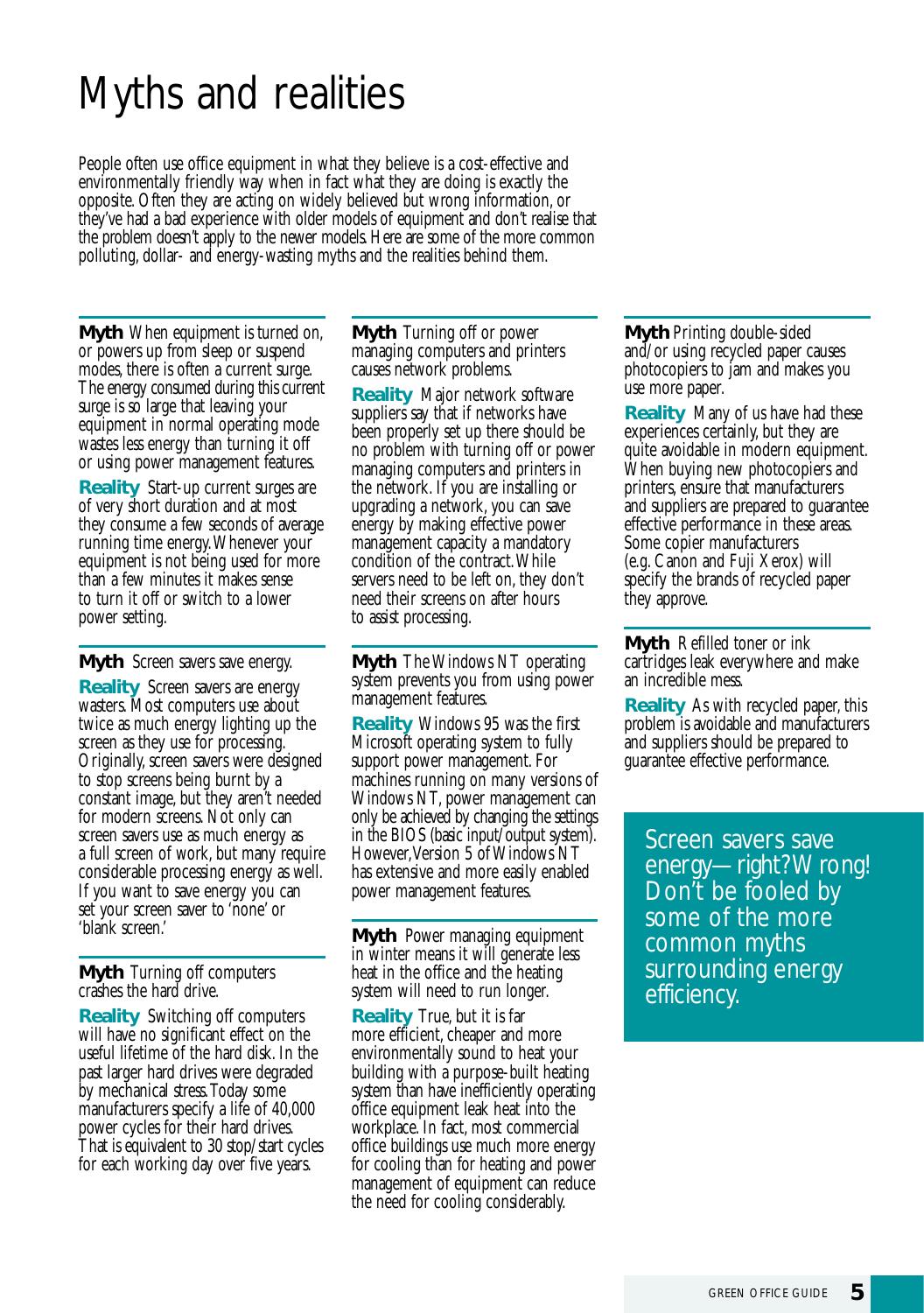# ENERGY STAR office equipment



Manufacturers of office equipment are responding to consumer desire for more environmentally sound products. An important driving force behind this trend has been the ENERGY STAR® program which was begun by the United States Environment Protection Agency (USEPA) in 1992. Under the program, manufacturers can display the ENERGY STAR logo on their equipment if it meets established, ever-tightening energy efficiency standards.The program started with standards for personal computers and monitors and has since expanded to cover photocopiers, printers, fax machines, scanners and devices that can print, fax and scan as well as photocopy, called "multifunction devices."

In Australia, the National Energy Star Program is a cooperative energy efficiency program between the Commonwealth, State and Territory governments which promotes the purchase of ENERGY STAR office equipment. It is funded by the National Appliance and Equipment Energy Efficiency committee and managed by the New South Wales Sustainable Energy Development Authority (SEDA) on behalf of all jurisdictions.

Most commonly, ENERGY STAR features on office equipment involve an ability to power down or sleep when they're not being used and wake up when they're needed. Many products in the marketplace exceed ENERGY STAR requirements, although there is great variation in performance. Interestingly, this often has little to do with price.

As well as looking for the ENERGY STAR logo, it pays to ask questions about the actual power rating in different operating modes, and to shop around for the most efficient equipment.

To work, ENERGY STAR products must have their energy-saving features enabled when they leave the factory. Unfortunately, many suppliers, installers and inhouse IT experts disable them because of concerns they will confuse users or cause network problems, and as a consequence people have used ENERGY STAR equipment without the energy-saving features activated, using more energy whilst earnestly believing they're doing the right thing.You can avoid doing this by asking your equipment installer to show you that the ENERGY STAR features are operating.

ENERGY STAR equipment still uses energy while in sleep mode. You can avoid this by turning off your equipment overnight and when you are away from your desk for a while.

Operating your equipment so that it just meets ENERGY STAR criteria will reduce your electricity consumption by half compared to equipment that is not power-managed. However, you can save a lot more energy by using more efficient equipment and power-managing it by switching it off when you're not using it.





Energy Star equipment can reduce the financial and environmental costs of electricity by reducing your energy use.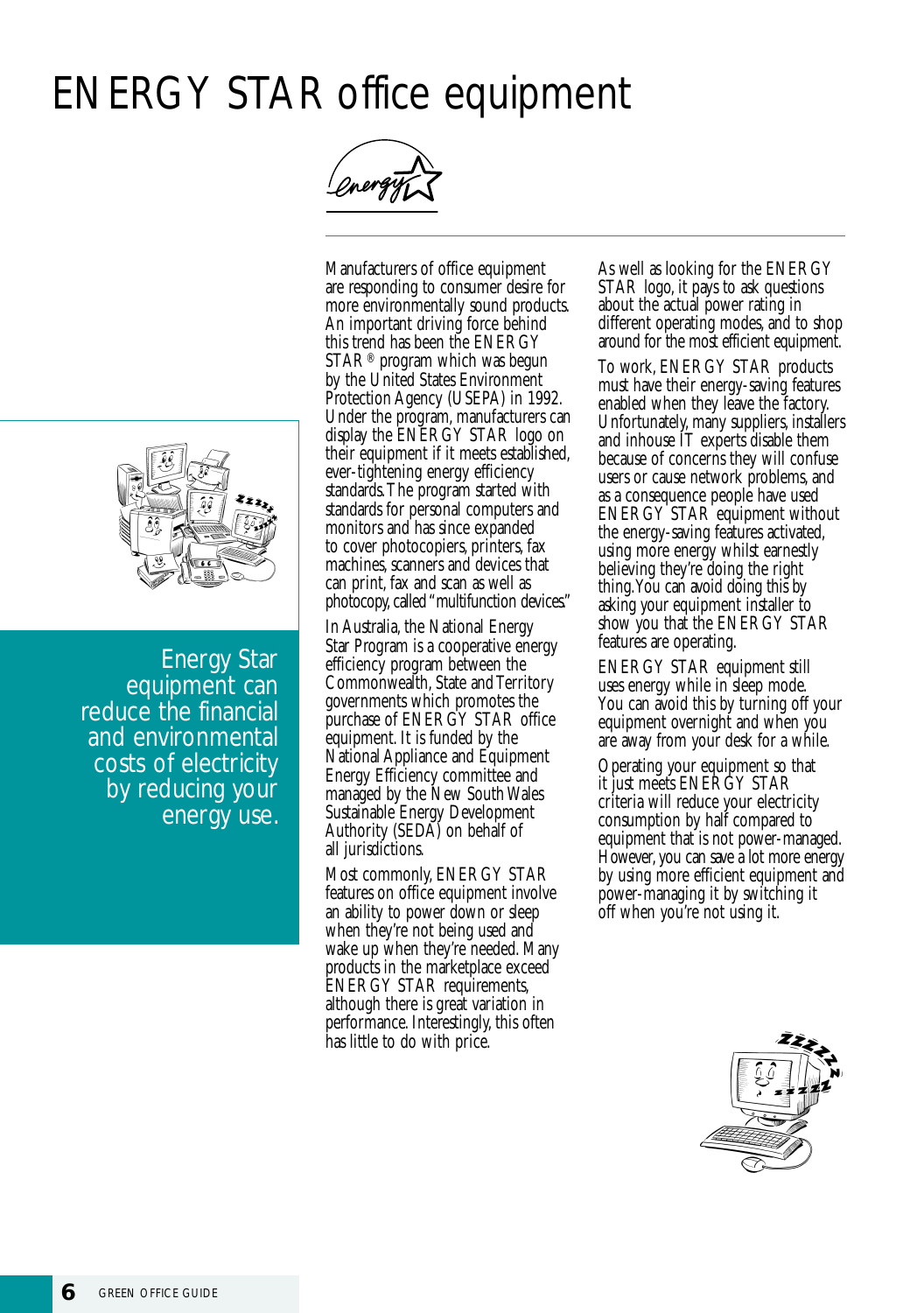Green Power Green Power gives you the chance to use electricity that comes from environmentally friendly, renewable sources.



You can use the financial gains you have made from enabling ENERGY STAR to benefit the environment even further. Green Power is energy generated from renewable energy sources such as wind, solar, biomass and mini-hydro. Green Power produces less greenhouse gas emissions than conventional energy supplies.

Green Power is available to 96% of Australians.Accredited programs are available in New South Wales, Victoria, Queensland,Western Australia, the ACT and South Australia.

Choosing Green Power provides many benefits to businesses as it:

- is an easy way to reduce greenhouse gas emissions
- demonstrates your business' commitment to the environment
- provides an easily quantifiable measure of reduction in greenhouse gas emissions
- enables the use of the Green Power logo for marketing activities
- assists with meeting environmental reporting requirements
- offers numerous public relations opportunities

For more information about Green Power please see www.greenpower.com.au or talk to your electricity supplier.



# Training your staff to use green office equipment

If you introduce power management features into your office without telling your staff about it, you can cause concern that the equipment is not functioning correctly.

On the other hand, you can enhance staff morale and performance by choosing your equipment well and following its installation with training. It is desirable to train staff in its capabilities and explain how they can help protect the environment. It is equally important to train new staff in the environmental systems you introduce.

Require suppliers to demonstrate pre-set power management features after installation in your office. Get them to provide training for all staff in how to operate the pre-set features and program more efficient settings to suit individual and group preferences.

Remember it is important to give staff feedback on their progress and achievements.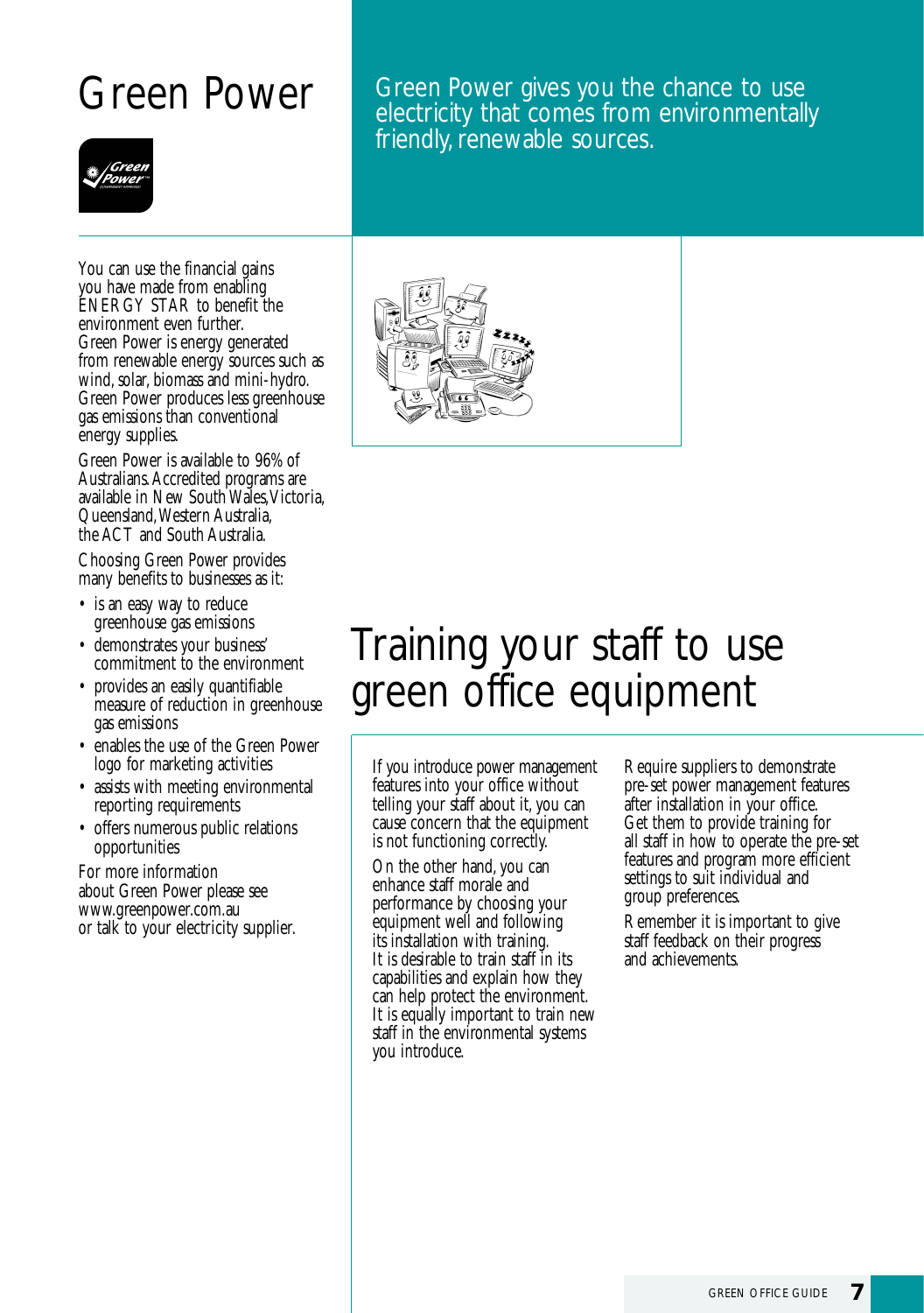Make the most of your green office equipment. Keep these simple principles in mind for both economic and environmental benefits.



# General principles for buying green office equipment

Following are some general principles for buying environmentally friendly office equipment which will ensure that you achieve the full economic and environmental benefits.

### **ENERGY EFFICIENCY**

- Ensure that all equipment conforms at least to ENERGY STAR requirements. Specifying the requirement of ENERGY STAR compliant and enabled office equipment in purchasing policies and procurement contracts ensures that your supplier delivers all products with the ENERGY STAR low-power feature enabled and tested.
- Check power ratings in operating, low power, sleep and off modes so that you can select the most energy-efficient, value-for-money model that meets all your operating requirements. Bear in mind that some equipment can still consume energy after the on/off button has been switched off and the power point is still switched on.
- Obtain data on the time the equipment takes to return to operation when it is switched on or woken up so that you can select equipment that responds quickly. There is no definite correlation between energy use in sleep mode and speed of wake-up.
- Look for the lowest possible time options to move to low power, sleep and off modes.This will save you both energy and money.

### **PAPER AND OTHER CONSUMABLES**

Producing and transporting a sheet of paper to your office usually takes more energy than your printer, fax or photocopier uses to place images on it.The embodied energy of paper is therefore a significant issue, and becomes more so with energy-efficient equipment.

Manufacturing recycled paper can use up to 90% less water and 50% less energy than making it from trees.

For office equipment that uses paper, specify:

- capacity to operate effectively using recycled paper
- capacity for double-sided printing
- plain paper instead of thermal paper for fax machines (thermal paper has higher embodied energy and more chemicals in it than plain paper and may not be accepted in office paper recycling schemes)
- a capacity for photocopiers to scan paper printed on both sides
- long-life printing drums and toner cartridges, which are generally cheaper overall, and less environmentally damaging than shorter-lived alternatives
- a guarantee that the use of remanufactured or refilled toner or ink cartridges will not void warrantees or decrease reliability
- a list of approved remanufacturers or refillers of cartridges.

Bear in mind that the cost of buying imaging consumables can be much more than the cost of buying the paper-imaging equipment. For example, a very popular brand of colour inkjet printer with two bonus ink cartridges can be bought for \$250, while replacement cartridges cost \$50–60 each. Think of longevity, reusability and refillability of imaging components when buying equipment.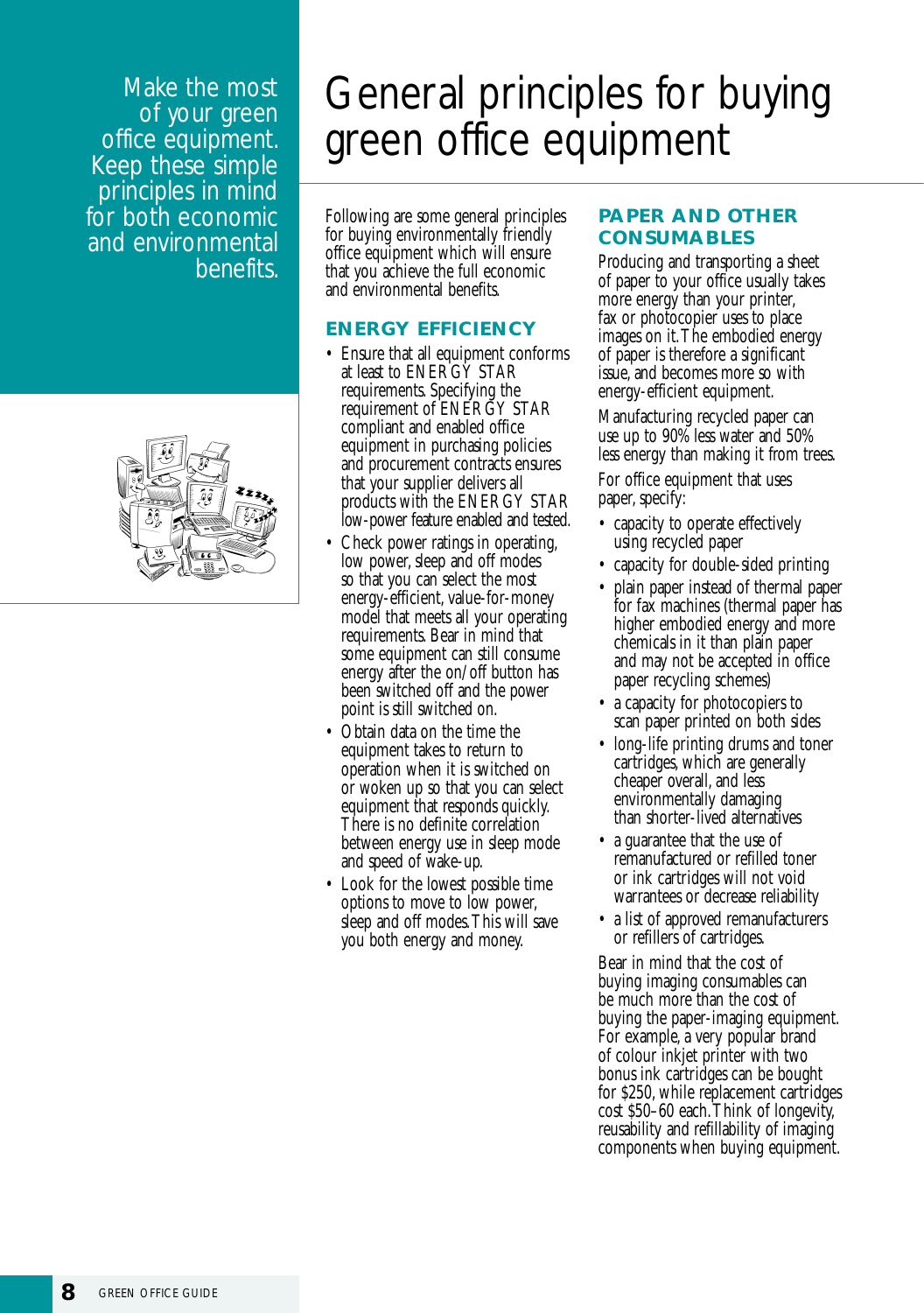### **GREEN INDUSTRY/ BUSINESS PRACTICES**

- Reusing or recycling materials can significantly reduce the embodied energy in office equipment (see Figure 2 below). Is the manufacturer prepared to take back equipment at the end of its life for reuse or recycling? Does the equipment come apart easily and are the components labelled to make recycling easier? Some manufacturers are grappling seriously and creatively with "extended producer responsibility," which sees them as broader service providers and not merely suppliers of equipment. For example, Xerox began dismantling photocopiers and recycling parts in 1968. It now reuses up to 75% of the components, and up to 98% of the materials from end-of-life copiers while still offering a three-year guarantee on "new" copiers.
- Ask the manufacturer or supplier about any in-house practices they have instituted to improve their environmental performance. Are these isolated instances or part of an overall environmental improvement plan? Many manufacturers include useful information on their websites.
- Ask the manufacturer or supplier if there are any other environmental features of the product that you haven't asked about.With technology changing so rapidly, you can't think of everything and you may be surprised what you unearth with an open-ended question.



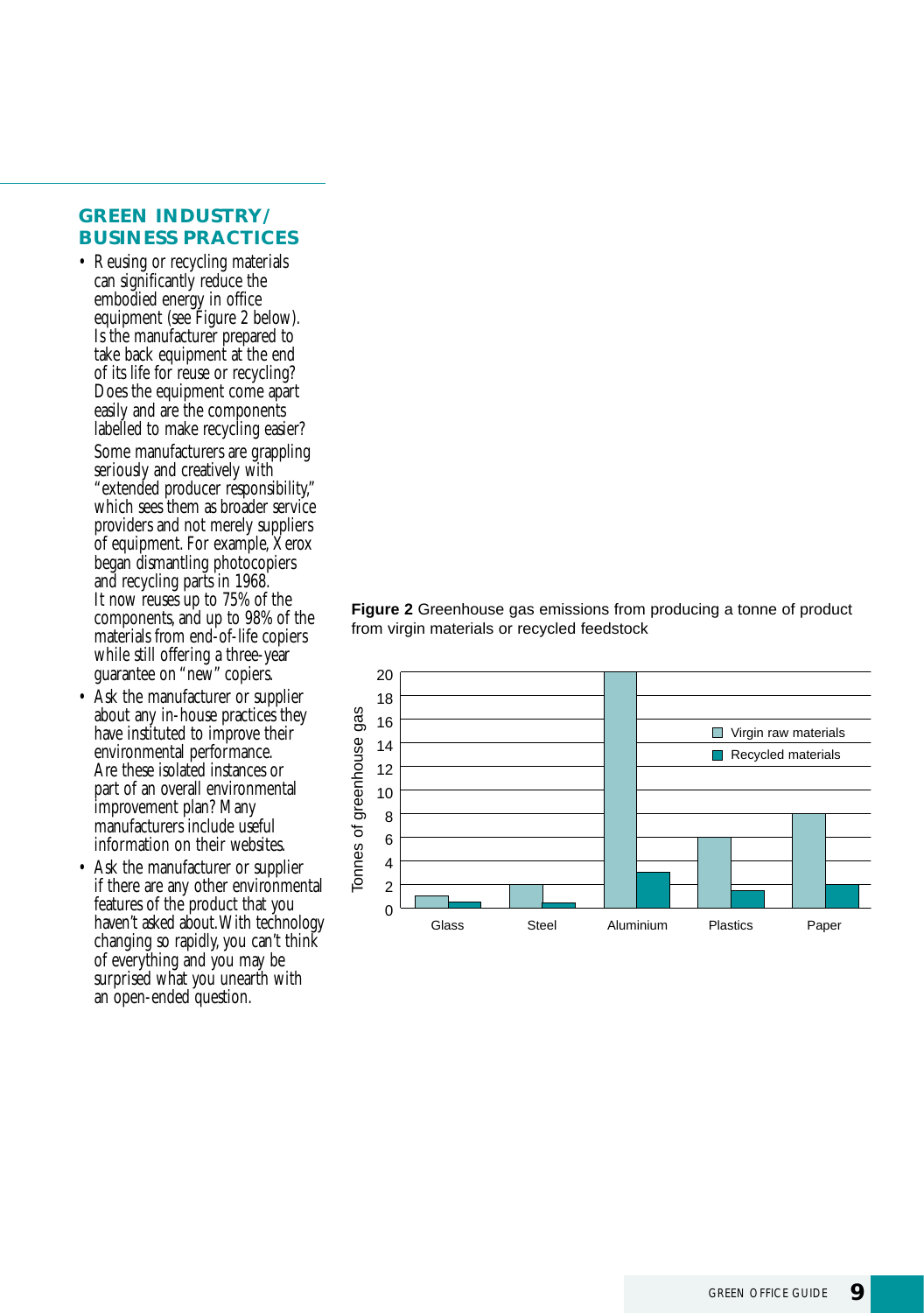## Guidelines for buying and using green office equipment

The advice given in this section expands on the general principles for buying green office equipment given in the previous section and deals with each piece of equipment in detail.

### **Desktop computers and monitors**

When selecting computers and monitors:

- follow the general principles for buying green office equipment set out in the previous section
- consider buying a laptop, since a laptop is much more energy- and materials-efficient than a desktop computer and monitor
- consider buying LCD-type flat screens for desktop computers, as they are more energy- and space-efficient than standard monitors
- if you have a network, buy computers that have been tested with your network software.

Switch off computers and monitors when you're not using them or consider buying a laptop instead.



When using computers and monitors:

- switch them off outside working hours. If some of your staff won't do this, consider installing EMO software to switch their computers off automatically
- you can switch off the monitor if a computer is being used as a server and the monitor is not required
- switch off your computer whenever you are away from your desk for an hour or more or for whatever shorter time you find convenient
- experiment with your power management time settings to find the shortest convenient times that suit you
- think twice before printing electronic documents, particularly drafts and emails
- investigate using floppy, zip and compact disks or tape instead of paper filing systems
- optimise electronic communication methods including email, forms and transactions.This reduces the financial and environmental costs of paper manufacture and supply, imaging, and transporting hard copy documents by mail or courier
- reduce margin settings and type sizes on your computer so that the printer uses less paper. Common default settings for computers are 12 point type and 3.175 cm  $(1.25$  inch) left and right hand margins. Using 11 point type and 2.54 cm (1 inch) left hand margins and 1.27 cm (0.5 inch) right hand margins can increase the amount of information you can fit on a page by up to 27% and save paper. This still allows ample margins for binding and hardcopy filing.

Desktop computers generally draw about 40 to 50 watts when in use. Monitors usually use 50 to 100 watts, with lower values becoming more common.This is lower than the values that are usually shown on product nameplates and data sheets because the maximum likely consumption is usually given and not the average.

The power needed to light up a screen varies according to the area of the screen. That means that moving from a 15-inch to a 17-inch screen at constant efficiency will generally increase your power demand by about 30%. However, because inefficiencies vary markedly between models, some 17-inch screens use less energy that some 15-inch screens

An audit of more than 600 computers and monitors at the University of New South Wales revealed:

- the average computer used 49 watts when fully on, 29 watts when asleep, and 2 watts when switched off. (These numbers reduce to 0 if the equipment is switched off at the power point, rather than just at the off button on the equipment)
- the average monitor used 60 watts when fully on, 6.5 watts in deep sleep, and 1 watt when switched off.

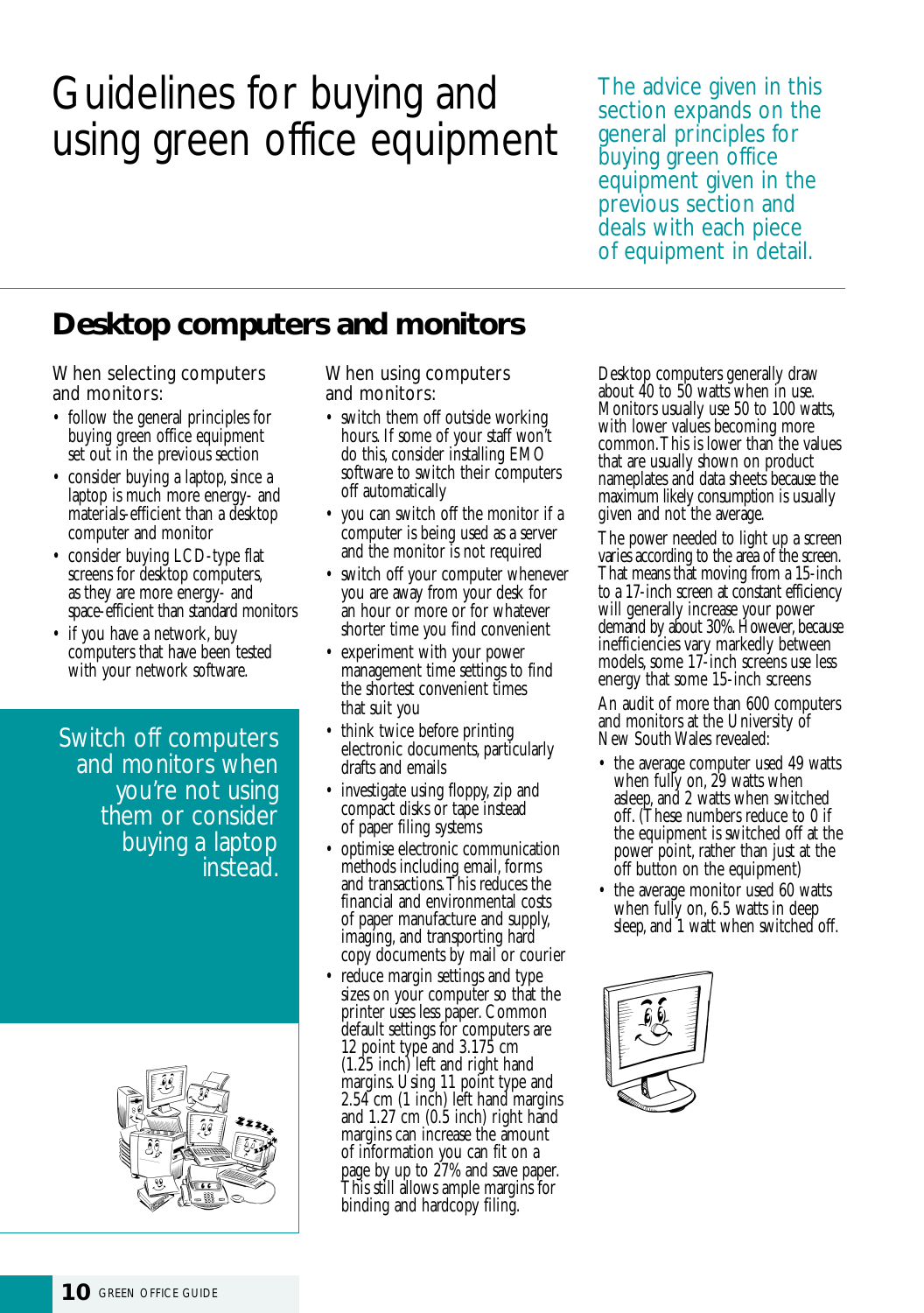

Laptop computers, including their flat liquid crystal display (LCD) screens, are much more energy-efficient typically 15–25 watts—when fully on. By selecting an efficient laptop computer and operating it efficiently you can reduce your energy use by 98–99% (see Figure 3).You can save energy and give yourself more desktop space too by replacing a standard cathode ray tube (CRT) monitor with an LCD monitor.

To meet ENERGY STAR requirements, computers with a power rating of 200 watts or less must have a sleep mode of no more than 15 watts.<br>Monitors must have a sleep mode of 15 watts or less, and a deep sleep mode of 8 watts or less.

While a significant proportion of ENERGY STAR models only just meet these standards, others beat them by a wide margin. For each of these three sleep modes the USEPA Product Database\* lists models powering down to almost zero watts.

Figure 4 shows you the range of sleep mode performance for ENERGY STAR-compliant computers and monitors.The wide variation confirms the importance of buying best practice products in preference to those that just meet ENERGY STAR requirements.

**Figure 3** Annual greenhouse gas emissions and electricity consumption for PCs and laptops





0–3 3.1–6 6.1–91 9.1–12 12.1–15 Power rating (W)

**Figure 4** Sleep mode ratings for monitors on the ENERGY STAR database, 1 July 2000

**Note**

\* http://www.epa.gov/appdstar/estar/products.html

Additional requirements for ENERGY STAR computers are:

- power management features are to be activated by the manufacturer before shipping—make sure no-one has disabled them en route
- an ability for ENERGY STARcompliant monitors to power down—they cannot power down by themselves and need a signal from the computer
- an ability to operate in any operating system installed before shipping, unless clearly stated in product literature

#### **EMO**

If you can't enable ENERGY STAR on your equipment, an alternative energy-saving software product called Energy Management Option, EMO, is now available.This software can switch off your computer when you're not using it and shut it down at night. It also provides calculations on energy, cost and greenhouse gas emissions savings which are useful details to include in your business's energy audits and reports.

EMO offers significant energy savings for the approximately one-third of all computers which are left on unnecessarily when not in use.

If EMO finds that a computer has been inactive for a certain time, it saves all open data files, closes all applications and the operating system, then switches the computer off. It provides users with positive feedback via an on-screen log-on of the amount of energy, dollars and greenhouse emissions that have been saved during the previous day and since the installation of the software.

EMO was trialled in the Australian Greenhouse Office and has been implemented throughout Environment Australia and the Department of Industry, Science and Resources. It was found to provide a convenient, though not complete, range of power management functions for operating systems such

as Windows NT4 which doesn't work well with ENERGY STAR.You still need to take additional action to send your monitor and CPU to sleep, or to power down your hard drive.

EMO can also be used in conjunction with ENERGY STAR to ensure that computers and monitors are off after hours, rather than just sleeping.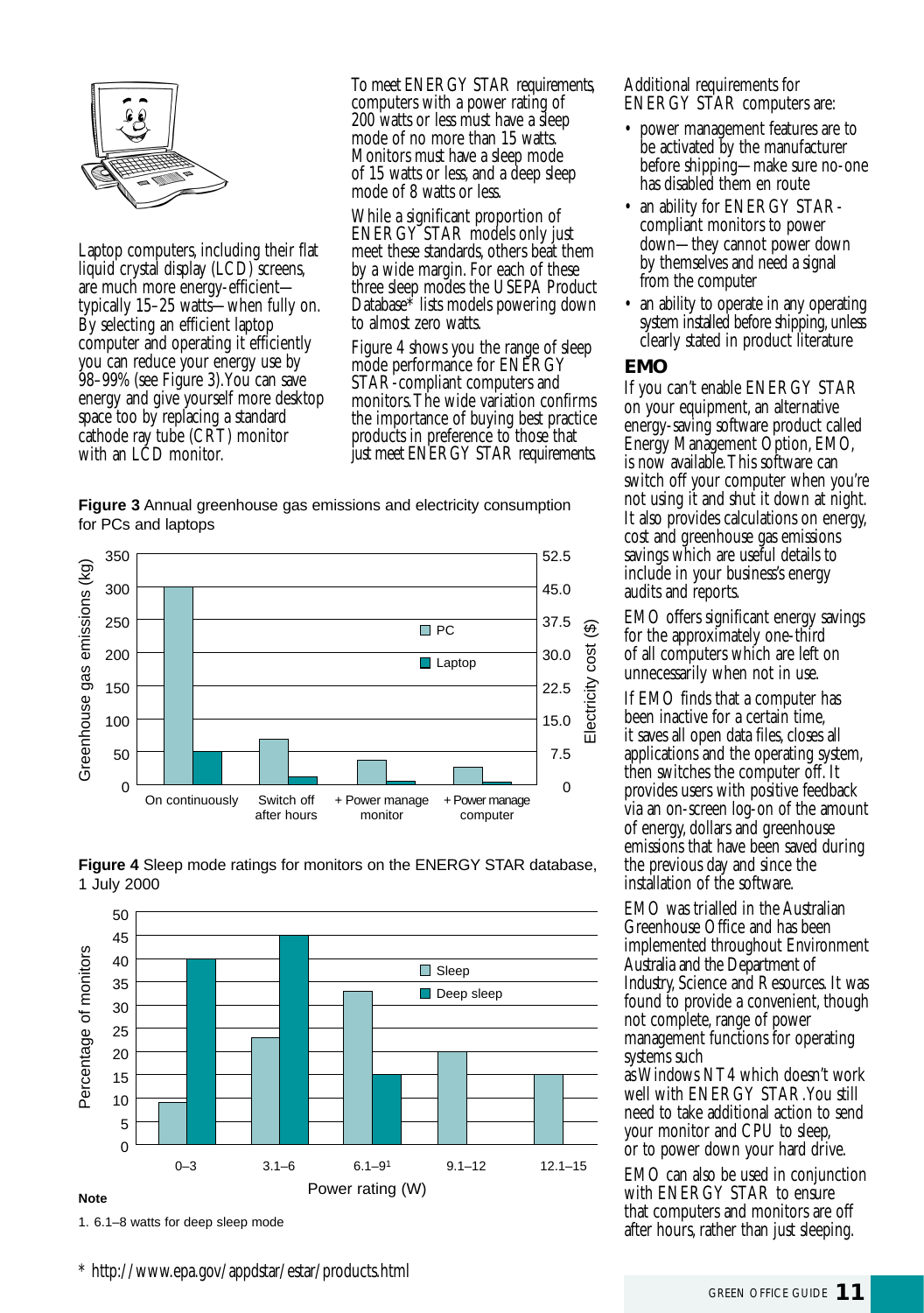

Smart photocopiers don't waste energy. Smart people use smart photocopiers to save energy, paper and toner.

### **Photocopiers**

When selecting a photocopier, follow the general principles for buying green office equipment set out in the general principles for buying green office equipment section.

- If you are looking for a copier with accessories, make sure that the quoted power rating in lower power mode includes the power consumed by accessories.
- Look for a copier with an "energy save" button in addition to programmable power management features so that users can put the machine into low power mode as soon as they finish copying.
- Choose a copier with a seven-day clock that allows you to program it to turn off when it isn't needed at the end of each work day and on weekends.
- Unless you are buying a small format photocopier, choose one with the capacity to reduce from A3 to A4.
- For multi-user copiers, consider a second paper bin to feed paper that is already printed on one side.
- Select a photocopier with a high recycled material content and that makes use of recycled components.

When using photocopiers:

- make sure you need a printed copy before you photocopy the document
- turn the photocopier off at the power point at the end of the working day and during periods of inactivity. If the machine is in a very humid environment, this may not work well. In that case, the options are to turn the photocopier off at the machine and not the power point, or turn the heating elements back on for some time before copying at the start of the working day
- set low power and off mode default times to the lowest available settings that suit your purposes
- copy double-sided whenever you can
- use paper with the highest recycled content the manufacturer or supplier will recommend for your printer
- use recycled or refilled toner and ink cartridges
- where possible communicate by email instead of paper.

The ENERGY STAR guidelines for standard-sized photocopiers (those handling A4 and A3 paper) are summarised in Table 1.There are separate criteria for large format photocopiers (A2 or larger).

| <b>Copier speed</b><br>(copies per minute<br>$=$ cpm $)$ | Low-power<br>mode<br>(watts) | Low-power<br>default time<br>(minutes) | <b>Maximum recovery</b><br>time of 30 seconds | Off mode*<br>(watts) | Off mode<br>default time<br>(minutes) |
|----------------------------------------------------------|------------------------------|----------------------------------------|-----------------------------------------------|----------------------|---------------------------------------|
| $0 < \text{cpm} \leq 20$                                 | None                         | Not applicable                         | Not applicable                                | $\leq 5$             | $\leq 30$                             |
| $20 < \text{cpm} \leq 44$                                | $3.85 x$ cpm + 5             | 15                                     | Yes                                           | < 15                 | $\leq 60$                             |
| $44 \le$ cpm                                             | $3.85 \times$ cpm + 5        | 15                                     | Recommended                                   | $\leq 20$            | $\leq 90$                             |
|                                                          |                              |                                        |                                               |                      |                                       |

**Table 1** ENERGY STAR criteria for standard-sized photocopiers

\* This is when the copier has been turned off via the auto-off feature or physically switched off at the machine but not at the power point.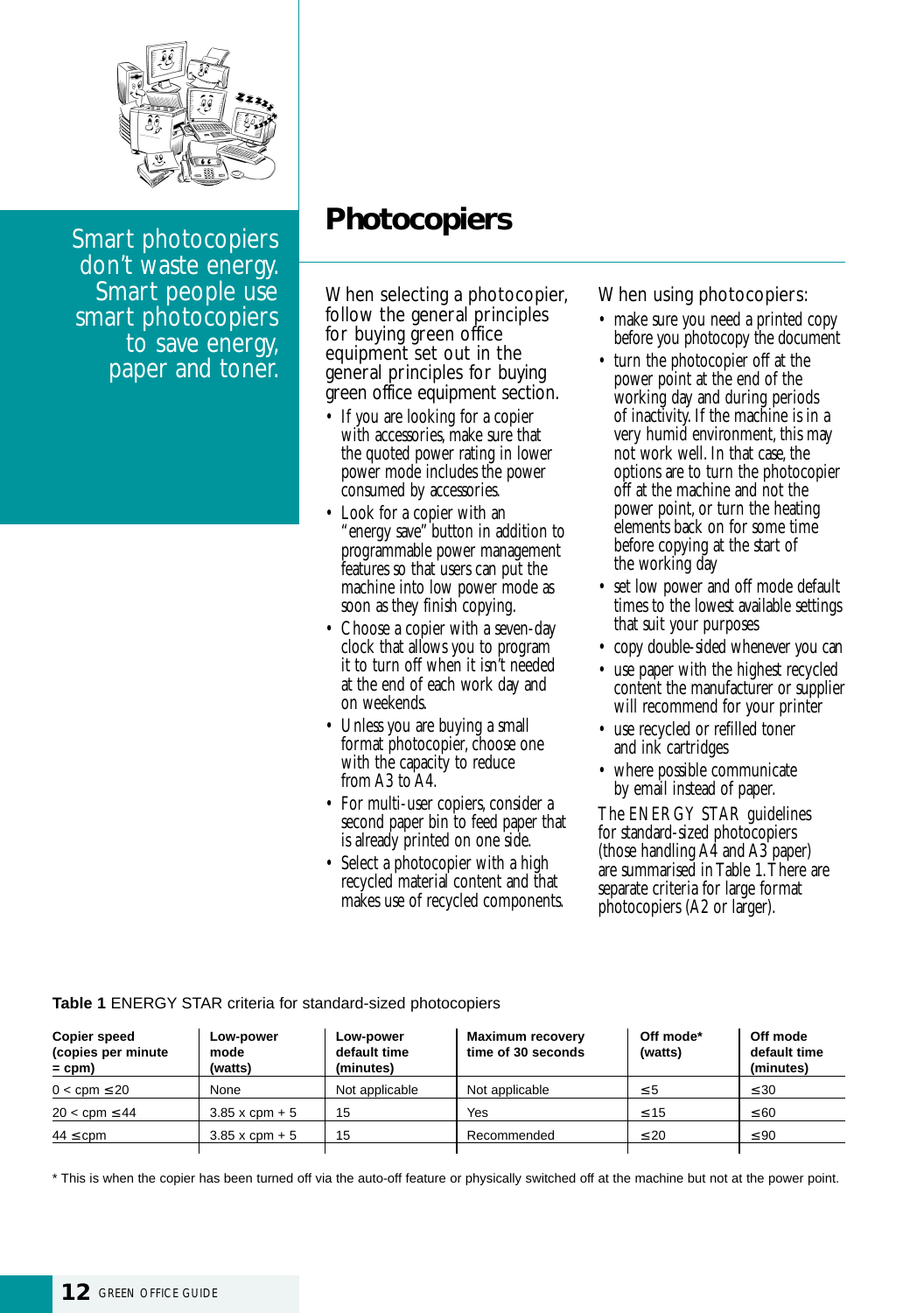#### **ENERGY USED BY PHOTOCOPIERS**

The major part of photocopier energy use is the heating of components which fuse toner to paper. These components are often kept hot when the machine is idle, so power consumption can stay high unless you switch the machine off or power-manage it.

These factors affect copier energy use:

- warm-up time. If the machine warms up quickly, it can be switched off when you're not using it.The best office copiers warm up in less than 10 seconds, while small home office machines warm up even more quickly
- consumption while copying. Electricity consumption while copying varies from a few hundred watts to several kilowatts, generating from a quarter to more than three kilograms of greenhouse gas and costing from four to 45 cents per hour of continuous copying. Each time you start photocopying, the machine uses extra energy to get ready to operate.You can save energy by "batch copying," which involves saving up your copying tasks and doing them in one batch
- standby consumption when switched on but not copying. Keeping the operating components of your photocopier warm or "on standby" ready for immediate copying uses from 15 to 400 watts of electricity.This generates a kilogram of greenhouse gas every 2.5 to 65 hours and costs from 0.2 to 6 cents per hour. It is far better to power-manage your machine
- power management features. Some older models of photocopiers have "energy save" buttons which are supposed to reduce energy consumption while on standby but which in reality save little or no energy. However, the newer ENERGY STAR photocopiers include an efficient energy save button in their range of power management features
- energy consumption when switched off. Some copiers have small electric elements of up to 50 watts that operate continuously unless the photocopier is switched off at the power point.These are only needed in humid environments

• energy consumption of accessories. Document feeders and collators may consume a lot of energy if they don't power down with the rest of the machine.You can see in Figure 5 the greenhouse gas emissions from photocopiers operating under different power management regimes.



**Figure 5** Annual greenhouse gas emissions and electricity consumption from photocopiers (50 cpm, 1,000 copies/day)



1. An efficient copier, operated efficiently would not be left on continuously

### **PAPER USED BY PHOTOCOPIERS**

Paper (including toner) is the biggest cost of a photocopier and has the most environmental impact. Strategies which reduce the need for multiple copies of documents can save energy, money and the environment. These include options such as:

- reducing the number of printed copies you make by communicating through circulation lists, notice boards and email and storing the information communicated on floppy, zip and compact disks
- reducing the number of sheets needed to print a given amount of information by using double-sided copying, reducing two pages to fit on one sheet, and loading paper already printed on one side into an extra paper supply bin.

### **MATERIALS USED BY PHOTOCOPIERS**

Greenhouse gas emissions from the energy used to manufacture a standard floor-standing photocopier from raw materials are about 0.5 tonne.This is a tenth to a quarter of the greenhouse emissions from energy use during the copier's lifetime, and 1–3% of those from the paper used. Reuse and recycling of components and materials is becoming more widely practised by photocopier manufacturers and can save more than half of this impact.

Whilst prolonging your photocopier's life will save the materials needed to manufacture a new machine, if you replace it with a machine that substantially reduces paper and energy use you will be saving the environment by reducing greenhouse gas emissions.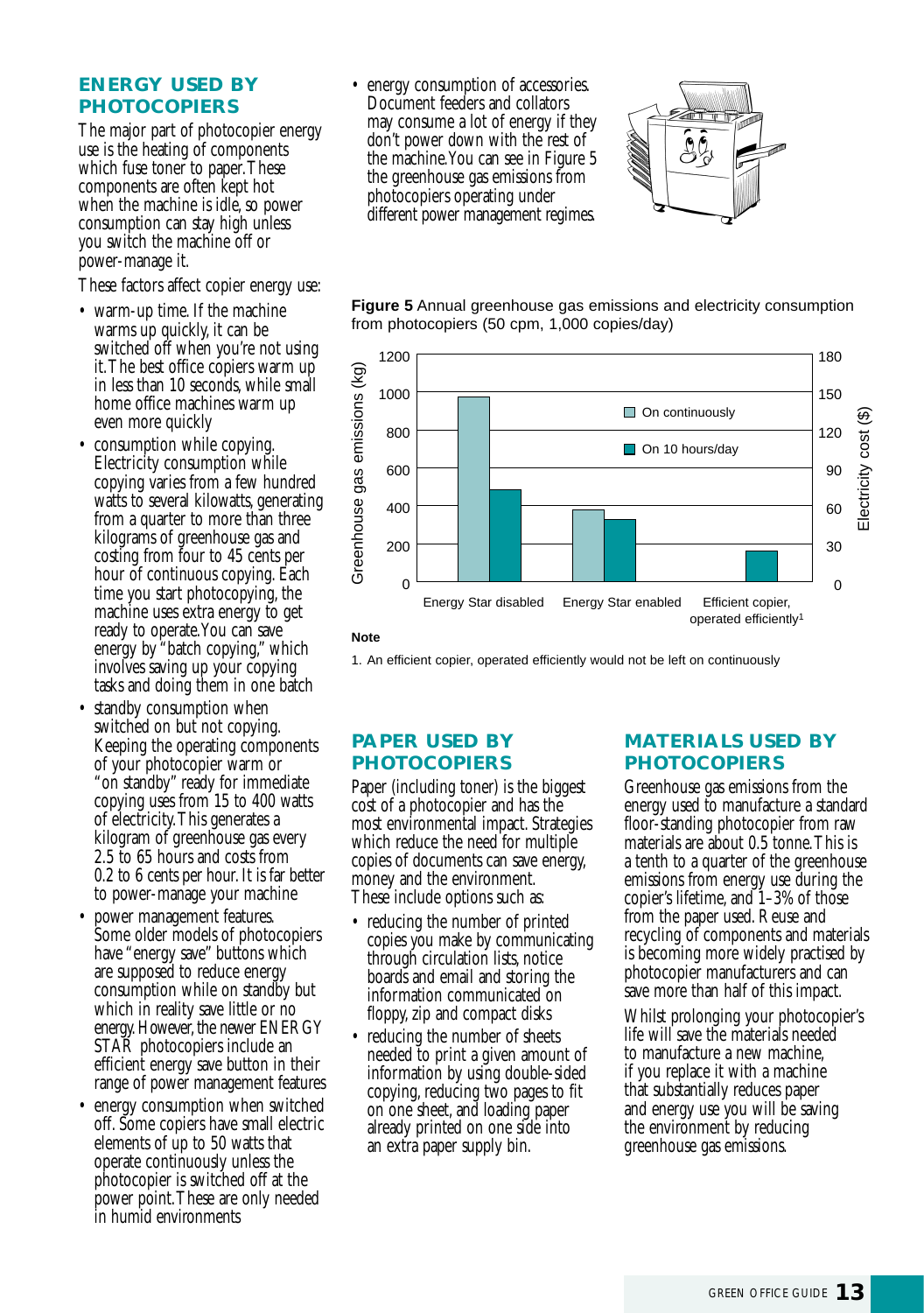### **Printers**

When selecting a printer, follow the general principles for buying green office equipment set out in the general principles for buying green office equipment section.

Ensure the printer has toner- or ink-saving modes such as draft or "econosave" and ask to see documentation of the amount of toner and ink saved in this mode.

Choose a printer that can print double-sided and consider installing a third paper bin for networked printers so that you can print drafts and internal documents on paper that is already printed on one side.

For small-volume printers that don't have the ability to print double-sided, make sure odd and even pages can be printed easily.



### Choose a printer that can print double-sided. But before you print, ask yourself if you really need a printed copy.

Before you print, think about whether you really need a printed copy.Whenever possible, communicate by email instead. For those documents you do need to print, here are some energy and paper saving tips:

- turn off the printer when you're not using it and at the end of the working day (make sure no-one else wants to use it first, particularly if it's part of a network)
- set sleep mode default times to the lowest available setting that is convenient for your needs
- print double-sided whenever you can
- use the Print Preview function to check layout and style instead of printing
- adjust your margins and type size to fit more on the page
- use paper with the highest recycled content the manufacturer or supplier recommends for your printer
- use ink and toner saving settings
- recycle or refill toner and ink cartridges.

Table 2 sets out the ENERGY STAR guidelines covering standard desktop printers such as inkjet, laser/LED (light emitting diode), dot matrix and high end colour printers (thermal wax transfer, colour laser and high end laser-quality).



Laser printers use similar technology to photocopiers, so their energy consumption is similar to that of small photocopiers. Inkjet or modern dot matrix printers can provide very high print quality but they are slower than laser printers.

Whilst inkjet printers are often cheaper than laser printers, the cost of buying new ink cartridges may make them more expensive in the long run. You can cut down the cost and their environmental impact by refilling the inkjet cartridges—either through commercial refillers or do-it-yourself kits. Cartridges can often be refilled four or five times while maintaining acceptable print quality.

Many companies now recycle laser cartridges too. Long-life cartridges that are usually cheaper to use per page are also available. Some of the newer laser printers, such as the Kyocera Ecosys ones, have a long-lasting print drum and require only toner refills. This reduces both environmental impacts and costs.

#### **Table 2** ENERGY STAR requirements for printers after 31 October 2000

| Rated printer speed (pages per minute) | Sleep mode (watts) | Default time to sleep mode (minutes) |
|----------------------------------------|--------------------|--------------------------------------|
| $0 <$ ppm $\leq 10$                    | ≤10                | $\leq 5$                             |
| $10 <$ ppm $\leq 20$                   | $\leq 20$          | $\leq 15$                            |
| $20 <$ ppm $\leq 30$                   | $\leq 30$          | $\leq 30$                            |
| $30 <$ ppm $\leq 44$                   | $\leq 40$          | $\leq 60$                            |
| $44 <$ ppm                             | < 75               | $\leq 60$                            |
|                                        |                    |                                      |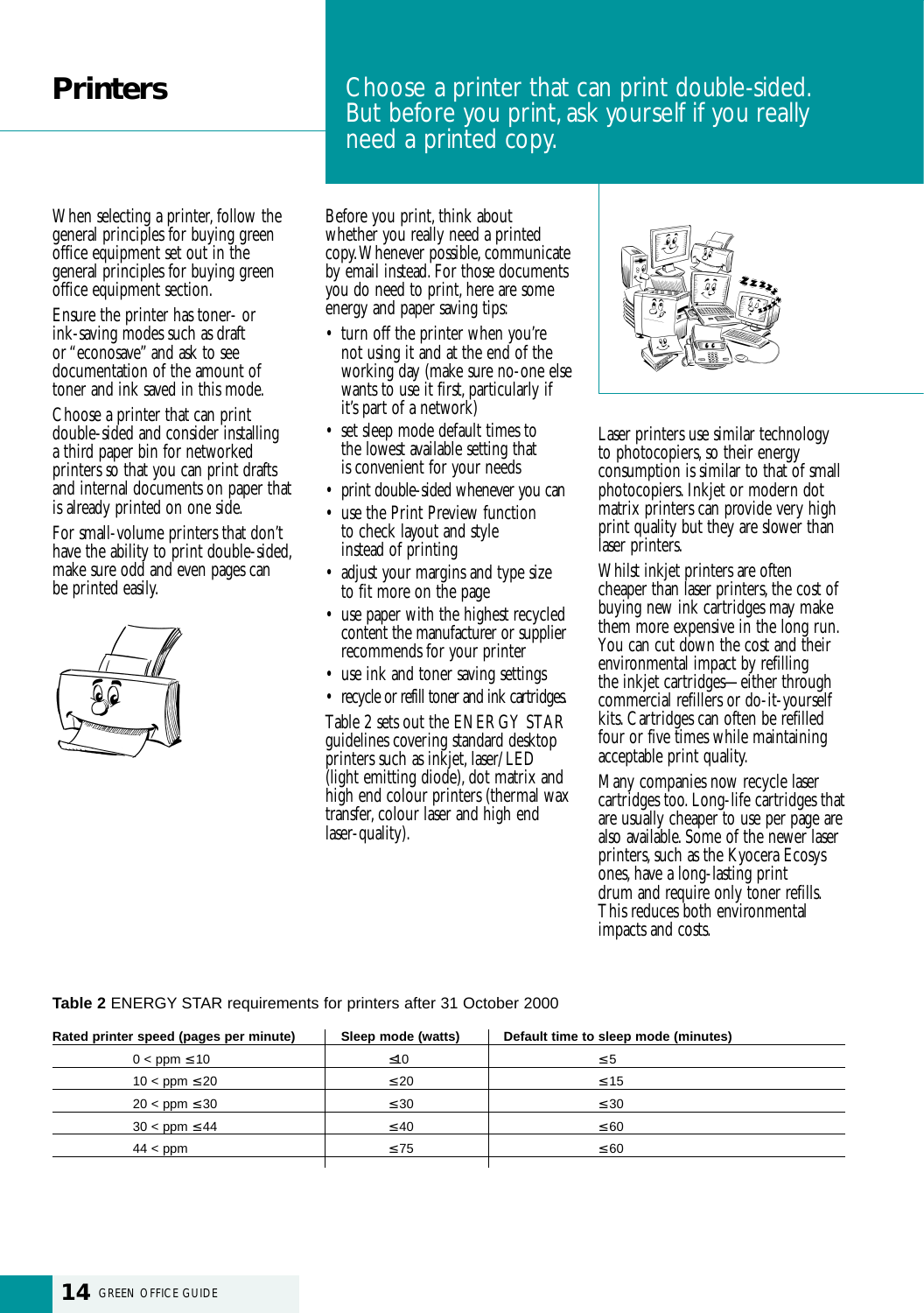The ENERGY STAR program has resulted in much more efficient laser printers being developed.These can rival the better inkjet printers in sleep mode, but they still use more energy while printing.

Some examples of the greenhouse gas emissions from the electricity used by printers operating under different power management regimes are given in Figure 6.

**Figure 6** Annual electricity-based greenhouse gas emissions and electricity consumption from printers printing 200 pages a day



1. An efficient laser printer operated efficiently would not be left on continuously

Fax machines are mostly inactive so it is important to choose one with a low standby energy rating.



**Fax machines** When selecting fax machines, follow the general principles for buying green office equipment set out in the general principles for buying green office equipment section.

> Buy a plain paper machine. If it's a laser or LED machine, make sure your warranty covers reusing paper. Otherwise, choose an inkjet machine.

For fax/printer machines, make sure that the model you choose is more energy-efficient than running two separate machines would be.

Ensure the fax machine has toneror ink-saving modes such as draft or "econosave" and ask for documentation of the amount of toner and ink saved in these modes.

Before faxing something, think about whether you can communicate using email instead. If you can't, here are some energy and paper saving tips:

- if you have many fax machines, divert calls to a few units after hours and turn the rest off
- set sleep mode default times to the lowest available setting
- fill the paper bin/cartridge with paper that is already printed on one side
- adjust your margins and type size to fit more on the page
- use ink and toner saving settings
- recycle and refill toner and ink cartridges.

Before the introduction of the ENERGY STAR program very few fax machines had a sleep mode. However, nowadays most of them do. From 1 November 2000 ENERGY STAR requirements for fax machines are the same as for printers (see Table 2 on page 14).

Over the past few years, fax and printing technologies have moved much closer together to the point where there are now many combined fax/printers on the market.Therefore, many of the guidelines for buying environmentally friendly printers apply to fax machines too.

Because most fax machines send and receive faxes for only a small proportion of their operating time, the energy they use in standby and sleep modes is important.There are models available that consume from 0.5 to two watts in sleep mode, while others just meet the ENERGY STAR requirements.You may be able to find a fax/printer with lower energy consumption than two separate machines.

Most people still leave their fax machines on all the time. However, if you rarely receive faxes outside working hours, consider switching them off after hours to save energy. In the case of larger offices with many fax machines, energy can be saved by turning off some machines after hours and diverting calls to one or a few machines.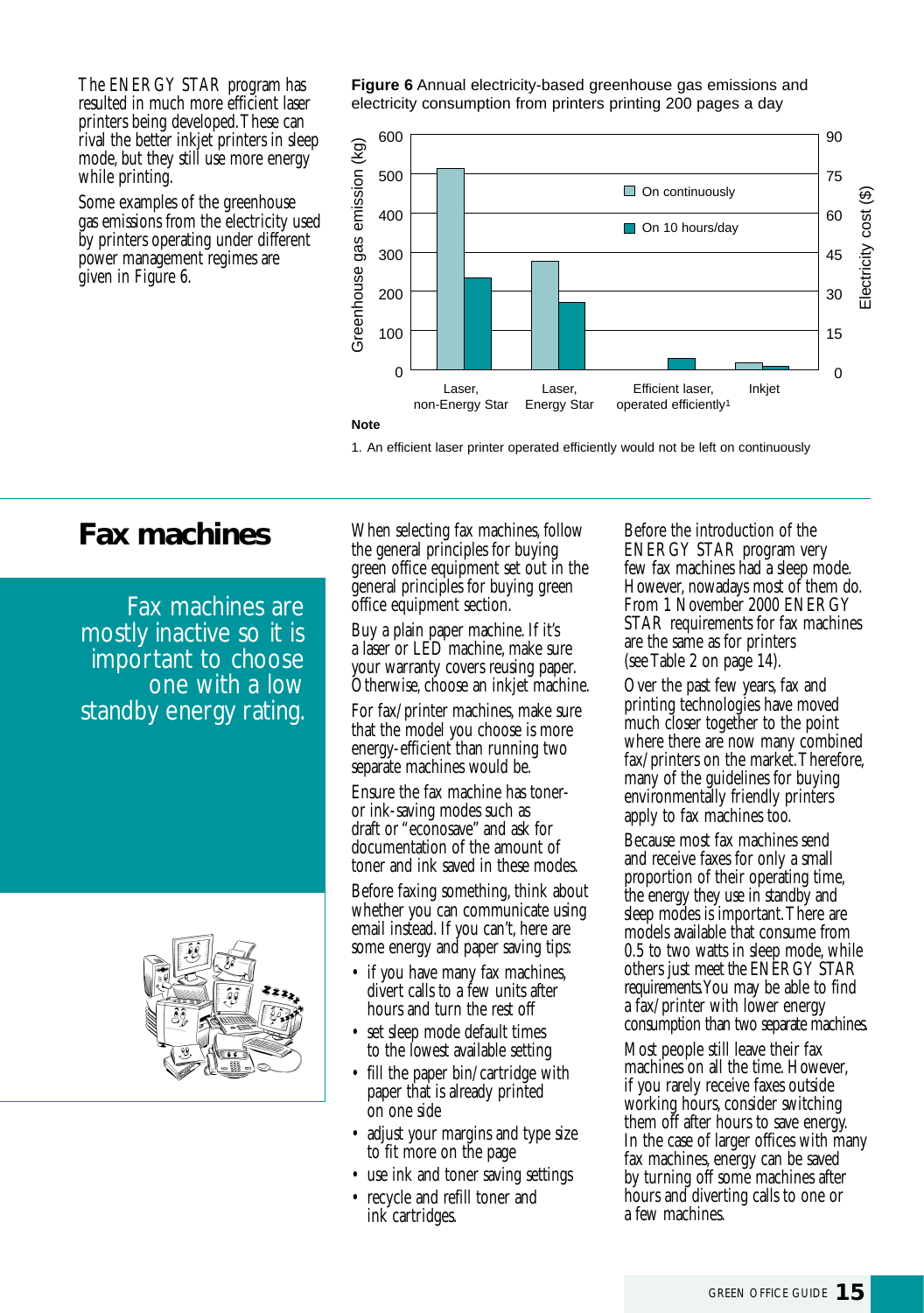

Thermal paper can cost about two and a half times as much as plain paper, and plain paper already printed on one side is often reused in fax machines. For laser and LED machines, you will need to check that reusing paper is covered by the manufacturer's warranty.Whilst using a 100 metre roll of thermal paper a week would cost more than \$3,000 over five years, reusing plain paper over the same period would cost only \$400.Another problem with thermal faxes is that the image fades over time and faxes often have to be photocopied onto plain paper anyway.

In many offices, faxes are transmitted with a separate cover sheet and individual transmission or status reports are printed.This increases the amount of paper used by one-third. You can avoid the problem by using stick-on labels or rubber stamps for the front pages of faxes and writing in the name of the recipient, the date and the number of pages being sent.

Fax modems and electronic fax devices connected to computers or printers can be very energy-efficient but if they require a computer or printer to be left on when they would otherwise be switched off, they can lead to significant energy use. Many devices have adequate buffer memory to store incoming faxes until the printer is next turned on.

For most purposes, however, email is likely to be the cheapest, convenient and environmentally sound option available.

In fact, for many businesses fax traffic has dropped off markedly with the widespread use of email.

Examples of the electricity-based greenhouse gas emissions from fax machines operating under different power management regimes are shown in Figure 7.

**Figure 7** Annual electricity-based greenhouse gas emissions and electricity consumption from fax machines



### **Scanners**

In most offices scanners are used only occasionally. Switch yours off for most of the time.



When you buy a scanner, follow the general principles for buying green office equipment.

Only turn your scanner on when you want to use it.

To meet ENERGY STAR requirements scanners must be able to enter a sleep mode of 12 watts or less in no more than 15 minutes.There are some scanners on the market with a power rating for sleep mode of about 3 watts, but most are three to four times that amount.

Generally, high resolution scanners use more energy in sleep mode than lower quality ones. However, there are a few high resolution machines at the energy-efficient end of the scale. Consult the manufacturer regarding the 'sleep mode' energy rating.

While relatively rare a few years ago, scanners are now one of the fastest growing segments of the office equipment market and are commonly included in home/small office computing packages.

In most offices scanners are only used occasionally.They can therefore be switched off for most of the time. Networked scanners can be switched off outside working hours and during office hours if they are not used very much.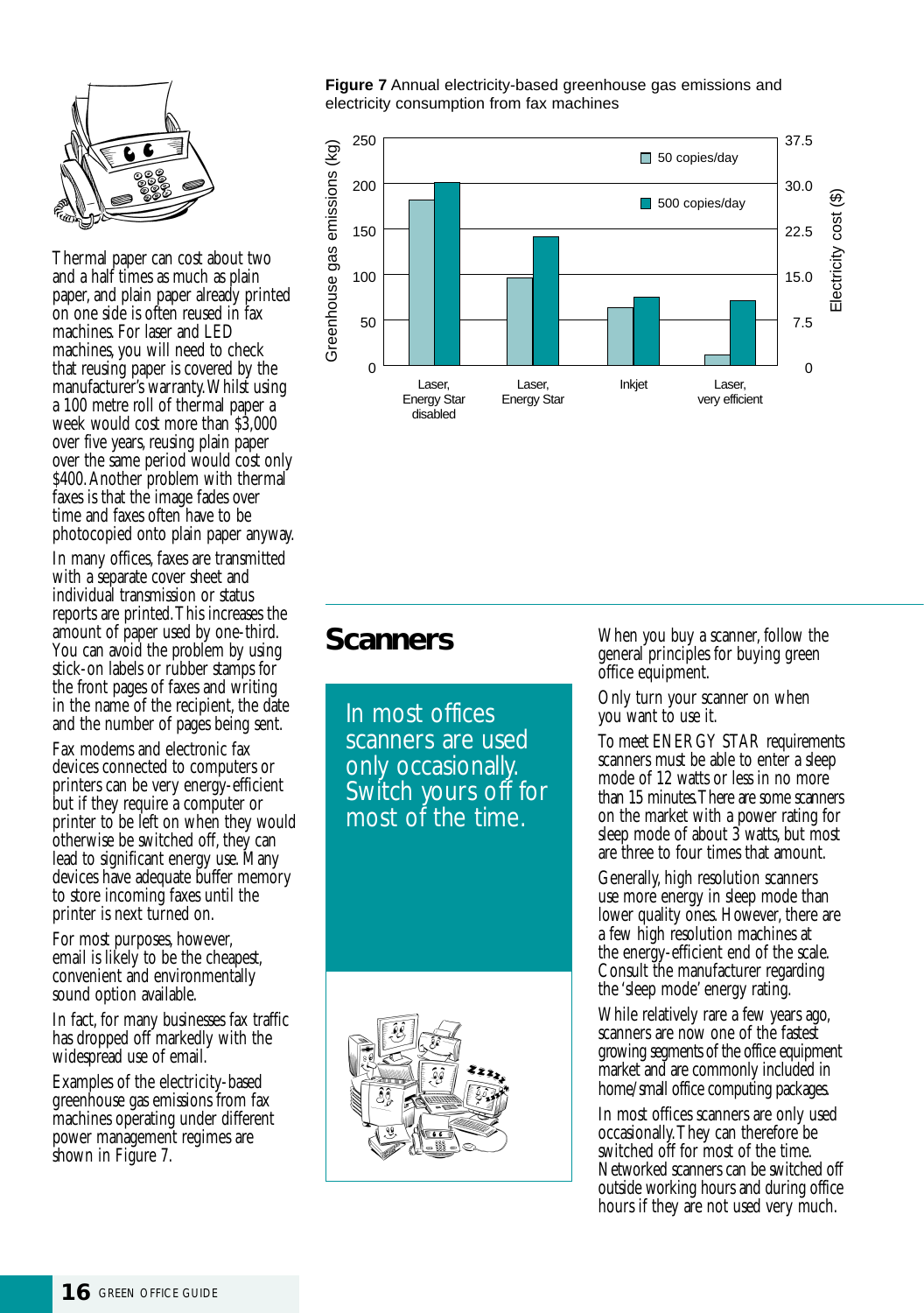### **Multifunction devices (MFDs)**

Multifunction devices (MFDs) are machines which print and fax as well as copy.

When selecting MFDs:

- follow the general principles for buying green office equipment set out in the general principles for buying green office equipment section
- evaluate the likely recurrent financial and environmental impact of the MFD compared to individual pieces of equipment.

When using MFDs, consider the issues raised for single pieces of equipment in the earlier sections of this booklet.

You can see the ENERGY STAR requirements for MFDs in Table 3.



Weigh up the advantages of multifunction devices over single pieces of equipment. Your decision on what to buy will depend on how much you use them.

| <b>Multifunction device speed</b><br>(images per minute = ipm) | Low-power mode<br>(watts) | <b>Recovery time</b><br>30 seconds | Sleep mode<br>(watts) | Sleep mode<br>default | <b>Automatic duplex</b><br>mode time (minutes) |
|----------------------------------------------------------------|---------------------------|------------------------------------|-----------------------|-----------------------|------------------------------------------------|
| $0 <$ ipm $\leq 10$                                            | Not applicable            | Not applicable                     | $\leq 15$             | $\leq 15$             | No                                             |
| $10 < \text{ipm} \leq 20$                                      | Not applicable            | Not applicable                     | $\leq 70$             | $\leq 30$             | No                                             |
| $20 <$ ipm $\leq 44$                                           | $3.85 x$ ipm + 50         | Yes                                | $\leq 80$             | $\leq 60$             | Optimal                                        |
| $44 < i$ pm $\leq 100$                                         | $3.85 \times$ ipm + 50    | Recommended                        | $\leq 95$             | $\leq 90$             | Optimal                                        |
| $100 < \text{ipm}$                                             | $3.85 x$ ipm + 50         | Recommended                        | $\leq 105$            | $\leq 120$            | Optimal                                        |

**Table 3** ENERGY STAR requirements for multifunction devices

The advantages of MFDs include systems integration, ease of use, office space savings and often significantly lower capital costs compared to buying several equipment items performing the same range of functions. Choosing an MFD over individual pieces of equipment can also create significant savings in embodied energy, materials and environmental impacts.

Comparing the recurrent financial and environmental performance of MFDs and single function machines can be quite complicated. For example, whilst the lowest power sleep mode for a copier/printer/fax/scanner listed on the ENERGY STAR Product Database is 45 watts, it is possible to find single function machines which sleep at about a quarter of that.

If you use any of the four functions relatively infrequently, it may cost you more because you can't turn that function off while the machine is on for other functions.This may be most significant if your need for photocopying is light.There could also be extra costs involved if you need to keep the fax on after hours, because the whole machine has to be left on.

Given the recent history of design improvements in the very best office equipment, it is likely that more efficient MFDs will become available.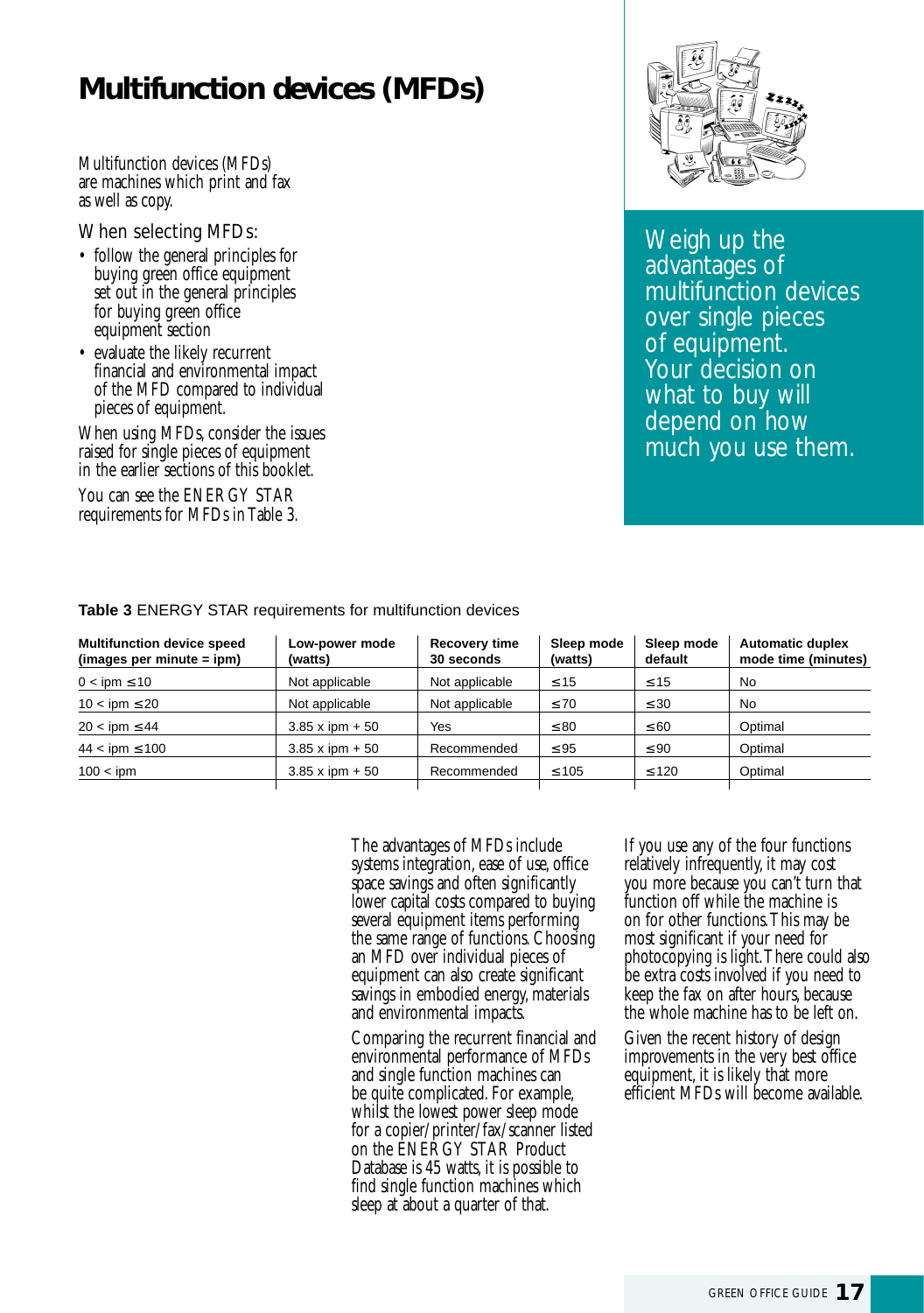## Bonus savings from air-conditioning

Using energy-efficient equipment will give you bonus savings on your air-conditioning bills because you are generating less heat that has to be cooled.



In medium to large offices, the number of people and presence of equipment and lights all generate extra heat.This adds to the load the cooling cycle of air-conditioning systems has to deal with.That's why even in Australia's coolest cities it takes more energy to cool office blocks over a year than it does to heat them.

Estimating the air-conditioning energy savings due to efficient office equipment is complicated by two factors. Firstly, air-conditioners typically produce two to three units of cooling for every unit of electricity consumed (that is, their coefficient of performance or "COP" is between two and three). So, to remove a kilowatt-hour of heat energy requires between a third and a half a kilowatt-hour of electrical energy. Secondly, in cold weather the heat from office equipment may help heat the building, saving on heating from other sources. However, this is a relatively minor effect.

Once these factors are accounted for, air-conditioning savings from using more efficient office equipment usually bring an extra 20–30% saving in energy costs and greenhouse gas emissions.That is, if an efficient copier saves 1,000 kilowatt hours a year (saving about \$150 and generating a tonne less greenhouse gas), additional savings will be up to \$45 on air-conditioning costs and 300 kg of greenhouse gas emissions.

Older office buildings were not designed to cope with the high density of office equipment they now have to deal with.The result is that many buildings cannot be cooled enough to deliver comfortable working conditions throughout the year. This leads to either discomfort and lowering of staff morale and productivity, or very costly replacement or augmentation of air-conditioning systems, since a kilowatt of air-conditioning capacity typically costs about \$250.

Currently, most office buildings are designed assuming a peak heating load from office equipment of 15 watts per square metre. In other words, they are actually designed with inefficient energy use in mind.

A new, more environmentally friendly approach has been taken in the design of the 60 L Green Building in Melbourne, a four-storey commercial development to be built in late 2000.This innovative building, which will incorporate the new national headquarters of the Australian Conservation Foundation, has been designed with energy-efficient office equipment and lighting in mind.

For about a quarter of the year, the building will be ventilated naturally and people will be able to open their windows if they wish. During this time there will be no heating or cooling at all, creating a 75% reduction in cooling energy.The cooling plant, which will be used in hot weather, will be 20% smaller than conventional plants and will save an estimated \$100,000 in capital costs.

Overall, it is anticipated that the total annual energy bill for this building will be about 70% less than for a typical commercial building of the same size—a saving of about \$50,000 a year.

Building owners and tenants can be assisted to reduce energy use, energy costs and greenhouse gas emissions through the Building Greenhouse Rating scheme.

This scheme benchmarks a building's greenhouse impact on a star scale of one to five, one being the most polluting and five the least.

The star rating is based on energy consumption and greenhouse gas emissions resulting from energy consumed by your building or tenancy.

For more information on the Building Greenhouse Rating scheme visit the website, www.abgr.com.au.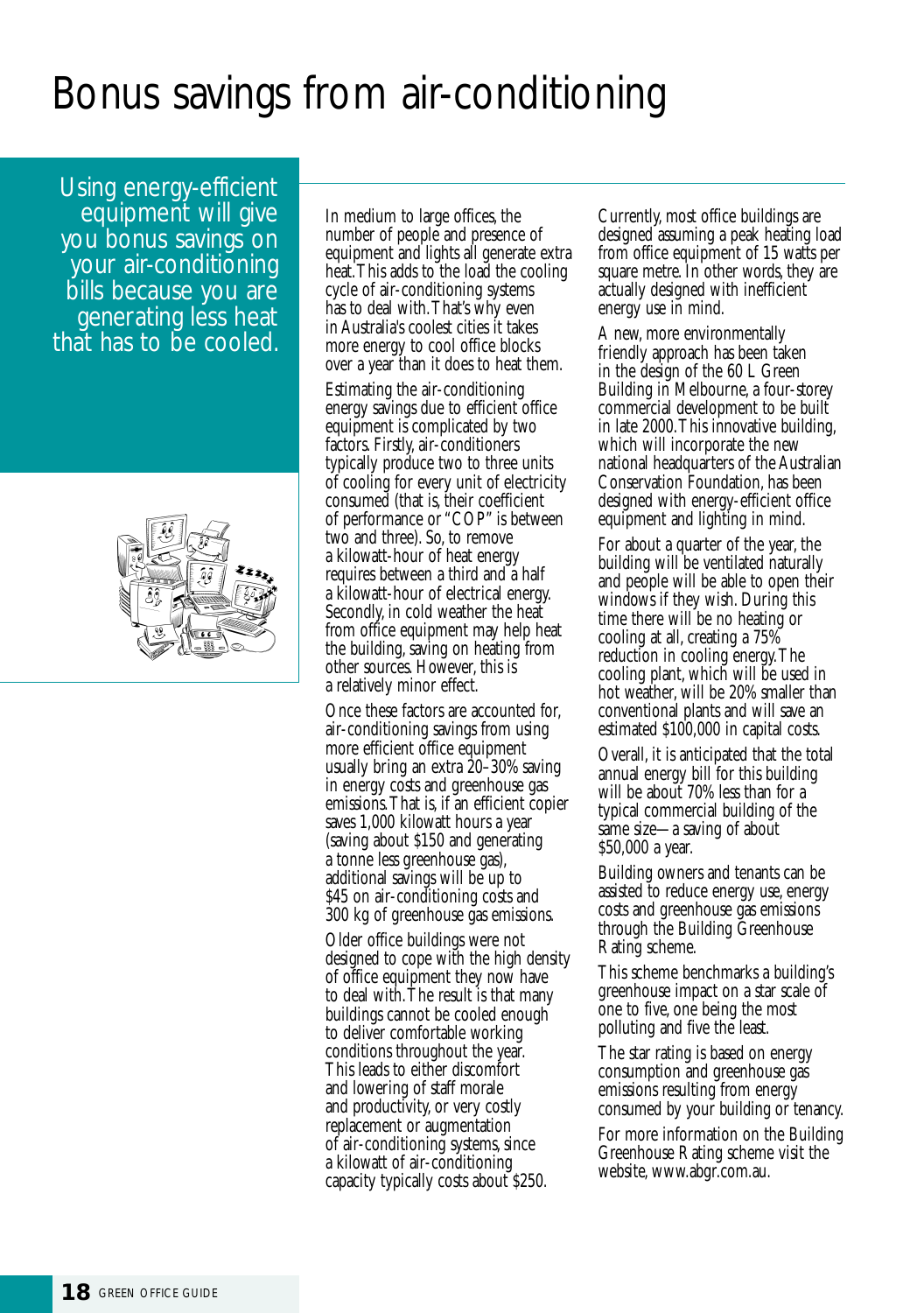Case studies  $\frac{1}{2}$  In the following scenarios for commercial and home offices, computers and monitors comprise 85–95% of energy costs, with printers and copiers next most significant, at 3–6% of energy costs.This highlights the importance of careful selection and management of computers and monitors.

### **COMMERCIAL OFFICE**

This case study considers a typical office of 200 people using the following equipment:

- 200 personal desktop computers
- 20 networked laser printers
- five fax machines
- five scanners
- five photocopiers.

**Figure 8** Annual greenhouse gas emissions from office equipment for a typical commercial office.



**Note:** Citipower, Tariff: Contract Demand Time of Use L, July 2000

|            | Pattern of use                                                                          | <b>ENERGY STAR</b>                                       | <b>Electricity (annual)</b> | Greenhouse gases (annual) |
|------------|-----------------------------------------------------------------------------------------|----------------------------------------------------------|-----------------------------|---------------------------|
| Scenario 1 | Equipment left on all the time                                                          | <b>ENERGY STAR features disabled</b>                     | \$42,000                    | 280 tonnes                |
| Scenario 2 | Equipment switched off at night<br>(except 10 computers acting as<br>servers and 1 fax) | <b>ENERGY STAR features disabled</b>                     | \$12,000                    | 80 tonnes                 |
| Scenario 3 | Equipment left on all the time                                                          | <b>ENERGY STAR enabled</b><br>(at default settings)      | \$13.500                    | 90 tonnes                 |
| Scenario 4 | Equipment switched off at night<br>(except 10 computers acting as<br>servers and 1 fax) | <b>ENERGY STAR enabled</b><br>(at default settings)      | \$8,000                     | 70 tonnes                 |
| Scenario 5 | Equipment switched off at night<br>(except 10 computers acting as<br>servers and 1 fax) | <b>ENERGY STAR enabled</b><br>(at user defined settings) | \$5,000                     | 30 tonnes                 |
|            |                                                                                         |                                                          |                             |                           |

#### **HOME OFFICE**

A home office has a personal computer, fax machine, inkjet printer, scanner and small photocopier.

If this equipment is left on continuously, it will generate annual greenhouse gas emissions of around 1.8 tonnes, with an electricity bill of around \$220. Switching off the equipment outside working hours will cut greenhouse gas emissions by more than 60% and save \$135 each year on energy bills.

Selecting the most efficient equipment available, and switching it on only when needed, as well as enabling the ENERGY STAR features will cut electricity costs and impacts to less than 20% of the cost of equipment left on all the time.

If the office used a laptop computer and either the best available printer, fax, scanner and copier, or a small combination printer/fax/copier/scanner and enabled the ENERGY STAR features, greenhouse gas emissions would fall to around 150 kilograms of greenhouse gas each year, and annual energy costs would fall to under \$20, which is more than a 90% reduction.

Based on paper use of 80 sheets per day, using ordinary office paper would cost around \$240 each year. Efficient paper use, reuse of paper printed on one side, purchase of premium recycled paper and recycling of all paper no longer needed could cut this by 70%, saving around \$170 on annual paper costs.Annual greenhouse gas emissions from paper use would be reduced from around 700 kilograms to less than 50 kilograms.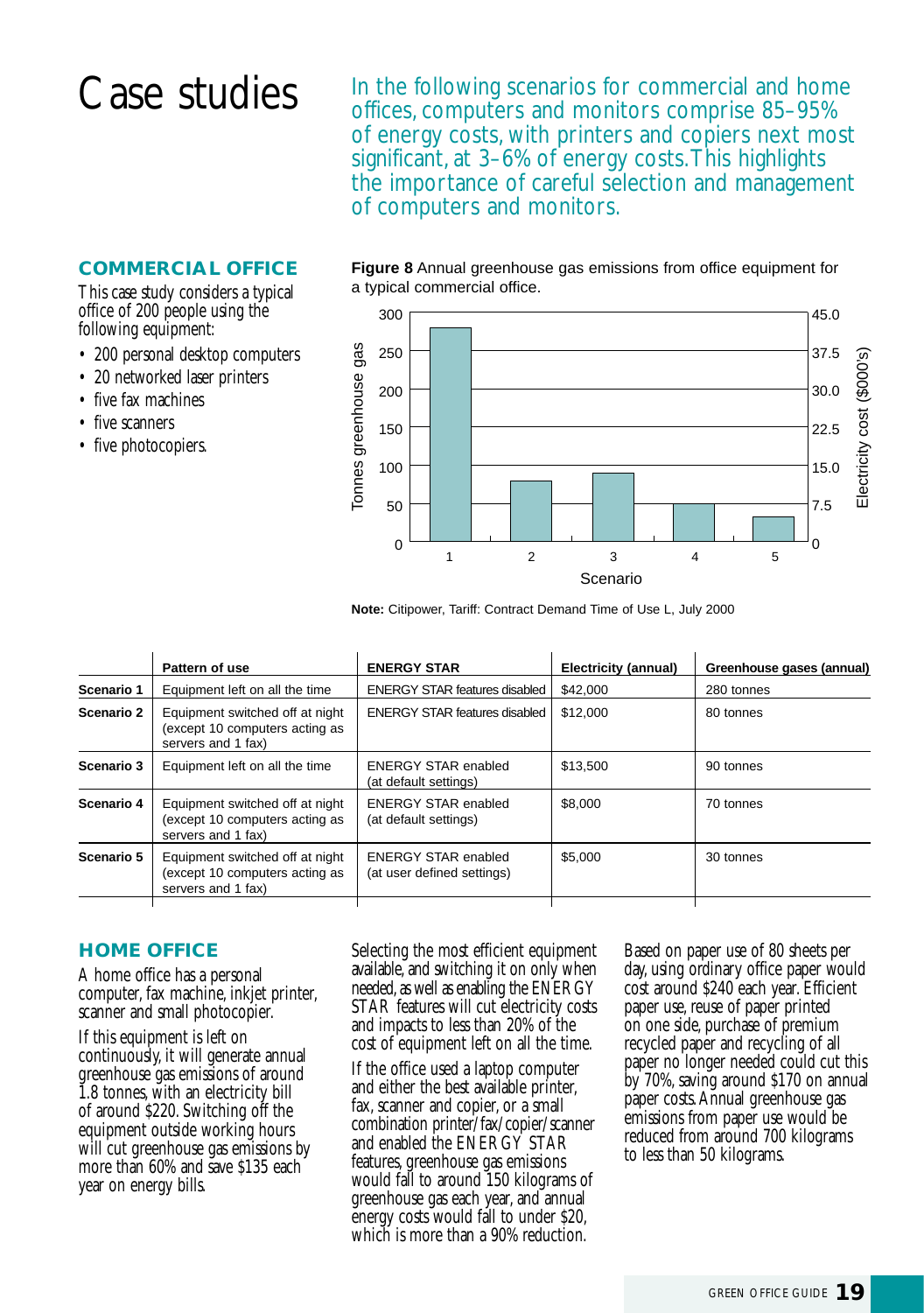# Further information

#### **The following websites provide useful information on equipment energy efficiency, ENERGY STAR and environmentally sound office practices.**

Australian National ENERGY STAR: http://www.energystar.gov.au

US-EPA ENERGY STAR: http://www.epa.gov/appdstar/

Energy Smart: http://energysmart.com.au

Australian Greenhouse Office: http://www.greenhouse.gov.au

NSW Sustainable Energy Development Authority (SEDA): http://www.seda.nsw.gov.au

NSW Ministry of Energy and Utilities http://www.doe.nsw.gov.au

[Sustainable Energy Authority Victoria \(SEAV\):](http://www.seav.vic.gov.au/) http://www.seav.vic.gov.au

Western Australia Office of Energy: http://www.energy.wa.gov.au

South Australian Office of Energy Policy: http://www.pir.sa.gov.au

Queensland Department of Mines and Energy: http://www.dme.qld.gov.au

Environment Australia: http://www.ea.gov.au

Appliance Energy Rating: http://www.energyrating.gov.au

Green Power: http://www.greenpower.com.au/

New Zealand Energy Efficiency and Conservation Authority: http://www.energywise.co.nz

Energy Efficiency and Renewable Energy Network (US Department of Energy): http://www.eren.doe.gov

Lawrence Berkeley Laboratory: http://eande.lbl.gov

American Council for an Energy-Efficient Economy: http://www.aceee.org

Rocky Mountain Institute: http://www.rmi.org

#### **The following publications may be of particular interest.**

Mercer, K; Kasula,V; and Nilson, R, Does Power Cycling a Desktop Computer Harm It?: http://www.energywise.co.nz

Nordman, B; Piette, M; Kinney, K; and Webber, C (1997),User Guide to Power Management in PCs and Monitors, January: http://www.eande.lbl.gov/EAP/ BEA/LBLReports/39466

McQuinlan, P (1997), Implementing ENERGY STAR Features on Network Computer Equipment, June: http://www.energywise.co.nz

University of New South Wales Green Office Program (2000), Personal Computers and Energy Conservation the Case for Switching Off.

University of New South Wales Green Office Program (2000), UNSW Library Building Office Equipment Energy Audit,April.

Fuji Xerox Australia Pty Ltd (1997), Down-to-earth officecare

Pickin, J (1996),The Environmental Impacts of Paper-Consuming Office Technologies in Australia, Australian Conservation Foundation, Fitzroy.

Smith, L, Ledbetter, M and Dandridge, C: (1996) Guide to Energy-Efficient Office Equipment, American Council for an Energy-Efficient Economy, Berkeley: http://www.aceee.org/pubs/o2.htm